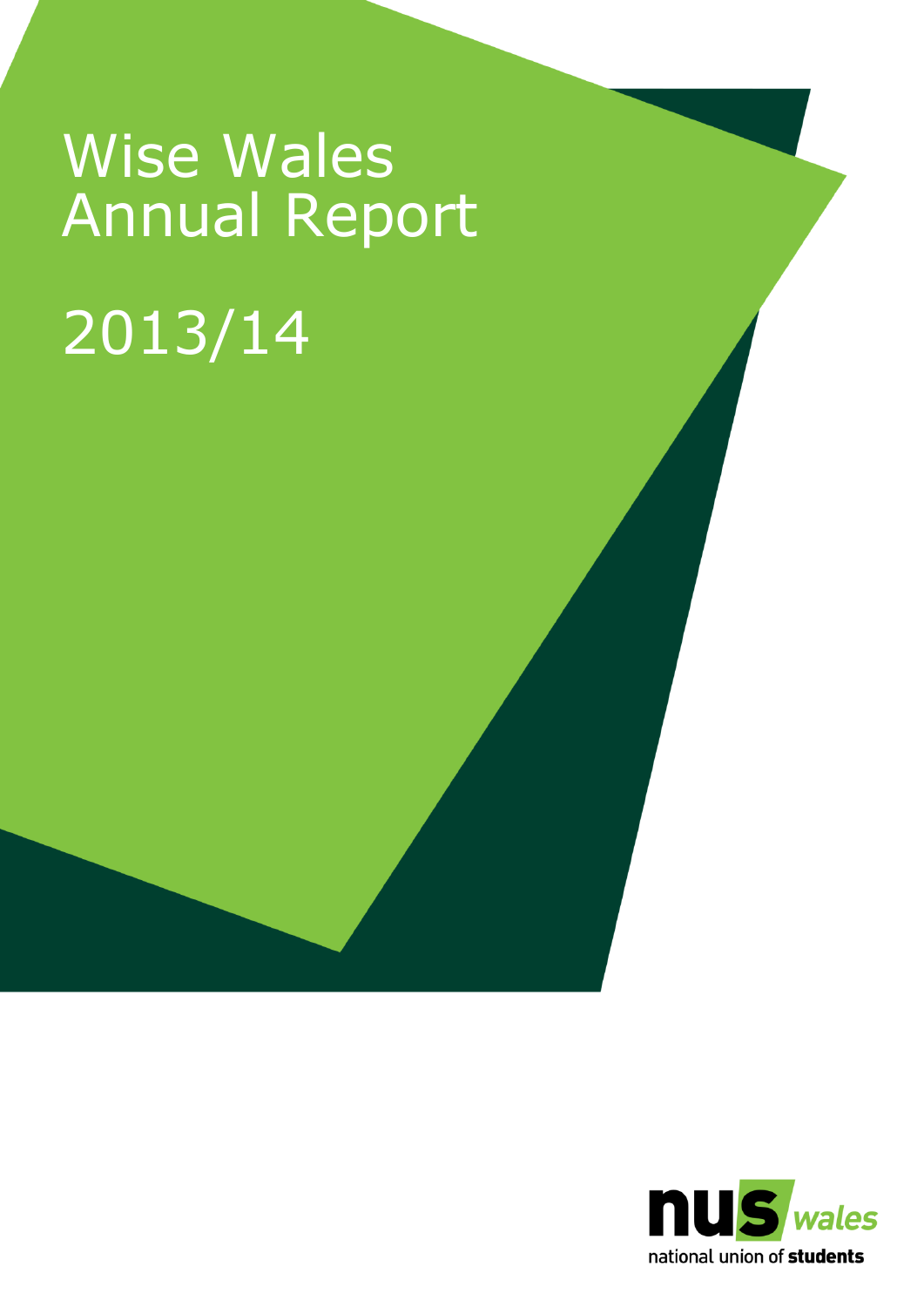### **Contents:**

| Background to the Wise Wales Project | Pages $3 - 4$ |
|--------------------------------------|---------------|
| <b>Headlines</b>                     | Page 5        |
| Outputs to agreed targets            | Pages 6 - 23  |
| Additional activities                | Page 24       |
| Further recommendations              | Page 25       |

### **Appendices:**

**Appendix 1:** Course representative conference impact survey 2013/14 **Appendix 2:** Partnership for Wales impact survey 2013/14 **Appendix 3:** Initial membership list for the Wise Wales Staff Network **Appendix 4:** Annual Quality Report Impact Survey 2013/14 **Appendix 5:** Summary of the Wise Wales Partners' Student Engagement and Partnership Activity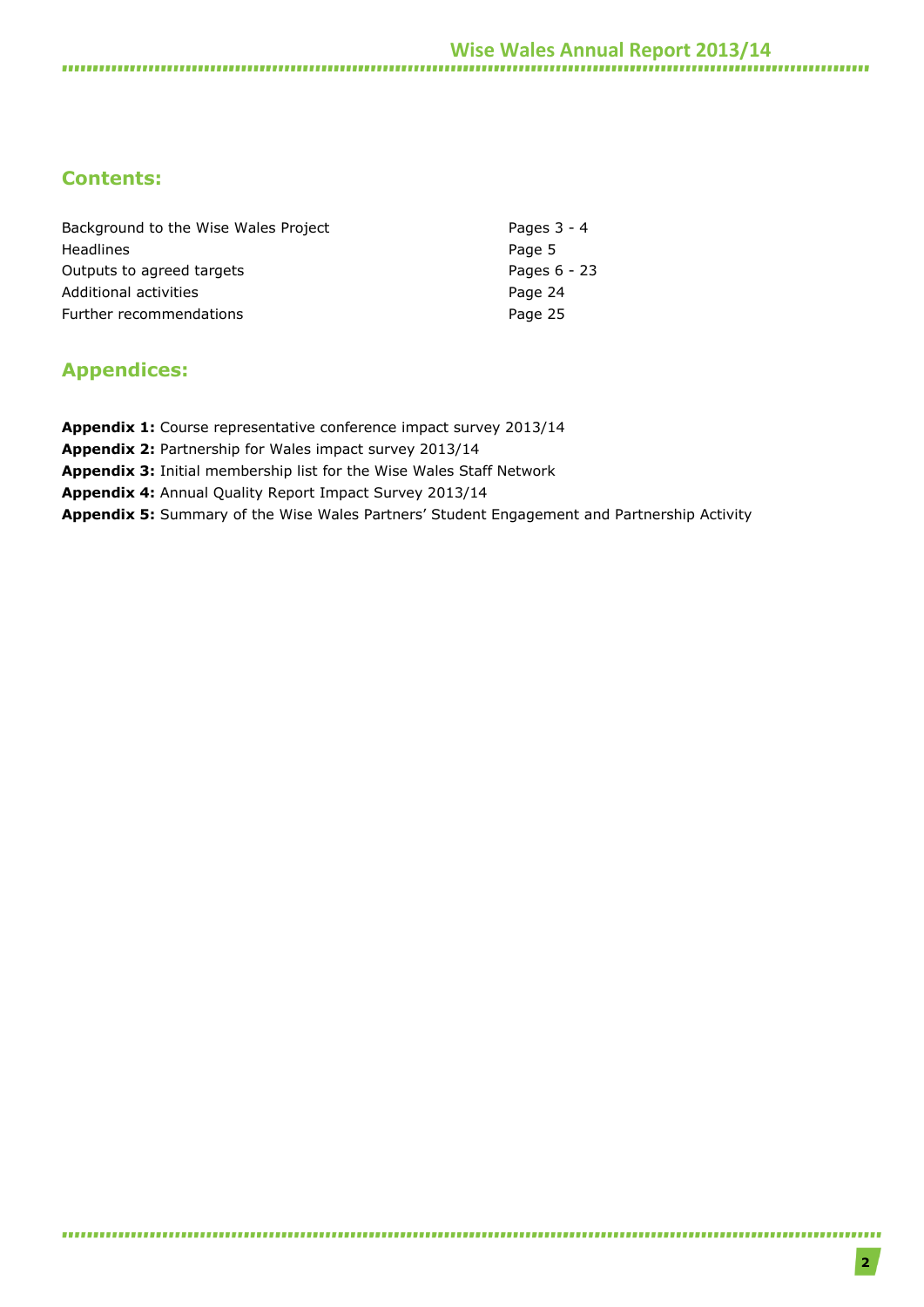### Wise Wales: Background

Wise Wales was originally known as the Wales Initiative for Student Engagement (WISE), a project which aimed to share and enhance the best practice surrounding student engagement approaches in Wales, as well as learning from student engagement practitioners from across the nation and beyond. The initiative eventually underwent a change in name in 2013 to reflect the evolution of the mission statement: to achieve meaningful partnership between educators, students' unions and students across Wales.

The Wise Wales initiative is a cross-sector collaboration, whose partners include:

- National Union of Students in Wales (NUS Wales)
- Higher Education Funding Council for Wales (HEFCW)
- Quality Assurance Agency (QAA)
- Universities Wales (UW)
- Higher Education Academy (HEA)
- Colleges Wales/Colegau Cymru
- Coleg Cymraeg Cenedlaethol (joined 2013/14)

Wise Wales, by its very nature, promotes the empowerment of students across Wales in engaging with the structures and processes which enable them to actively shape and enhance the quality of their academic experiences.

Historically, activities carried out within the Wise Wales project were focused upon incorporating three main principles:

### *Valuing Feedback*

Ensuring students understand their feedback is taken seriously and - more importantly - acted upon, as well as ensuring there are plenty of meaningful opportunities for students to inform their institutions' practice.

### *Harnessing Expertise*

Acknowledging the impossibility of being able to assume what kind of conditions students want and need to flourish at university; appreciating that students are the experts of their own experiences.

### *Working in Partnership*

Creating an authentic dialogue between a given institution and its student body, which enables both parties to take meaningful steps towards academic quality enhancement – together.

However, the evolution of the name from WISE to Wise Wales in 2013 actively reflected the project partners' will to shift the focus from student engagement onto driving forward a partnership agenda. The project was therefore, and is, referred to as Wise Wales.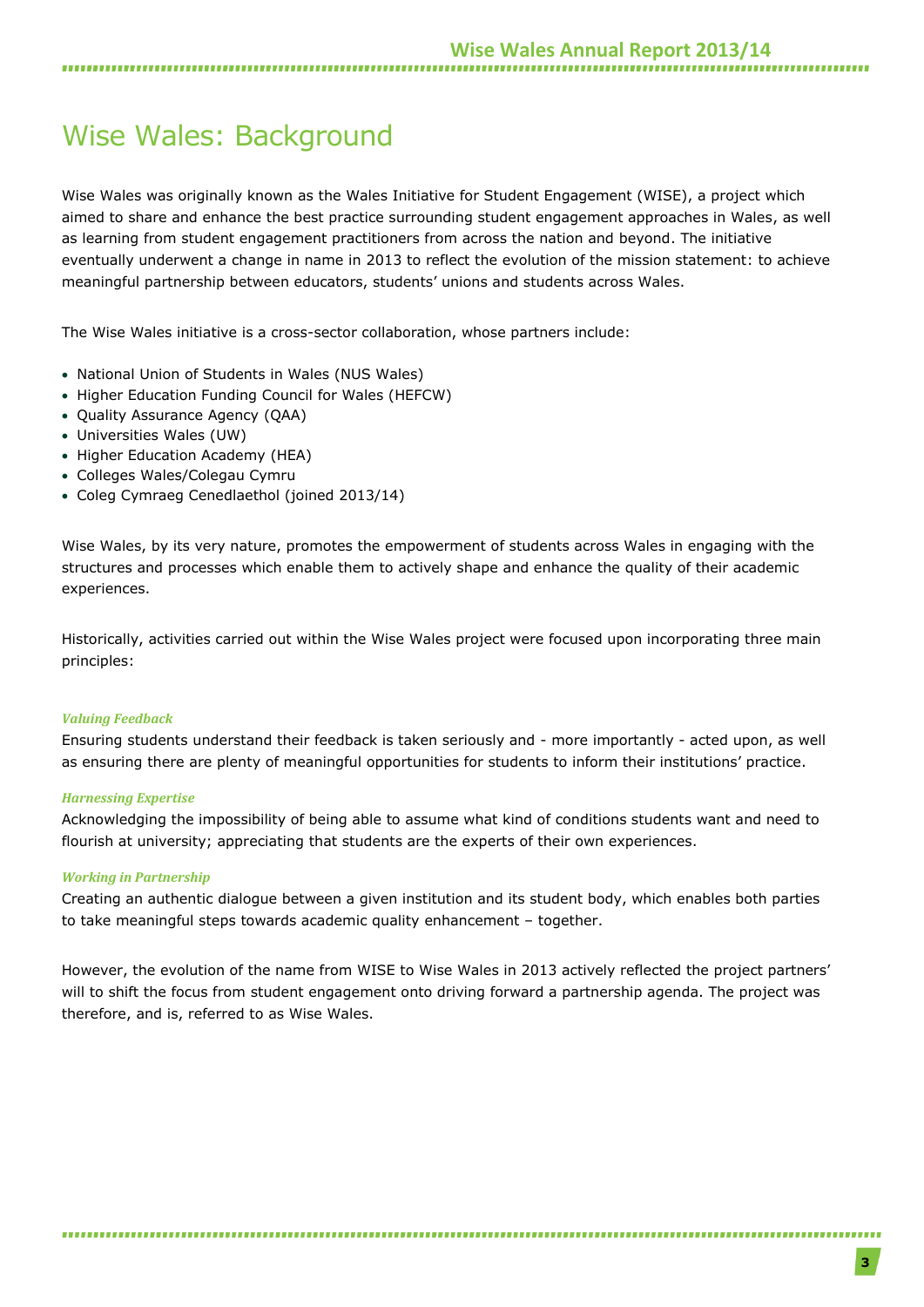### Wise Wales 2013/14: Headlines

The launch of the inaugural Partnership for Wales conference, attended by over 55 representatives from the Welsh, English and Scottish higher education sectors, comprising students, sabbatical officers, students' union staff and university staff members.

The Wise Wales online hub was officially launched; a central resource for information and support for those invested in student engagement and partnership. The website currently includes 24 downloadable resources, from training packages to case studies, guidance documents to UK-wide literature. This bank of resources is predicted to grow measurably over the course of 2014/15 and will support practitioners all over Wales in championing the student voice.

Sessions were delivered on partnership at the Swansea University Students' Union and the Aberystwyth University Students' Union course rep conferences respectively. Also, sessions were delivered at the 2014 WIDAR Conference, and partnership was debated on a devolved nations panel at the annual QAA conference. Wise Wales also facilitated a training day for Welsh HE stakeholders around using the NSS effectively, delivered by representatives of The Student Engagement Partnership.

Specific and detailed guidance to assist those undertaking the task of creating an Annual Quality Report was developed and disseminated to students' unions across Wales.

Mapping exercise of every Welsh higher education students' union completed and compiled with recommendations.

Funding secured from Welsh Government to equip Wise Wales in *delivering* the partnership agenda into the further education sector.

The Wise Wales Staff Network was created with the aim of encouraging those working within student engagement and partnership to share ideas, best practice and challenges. Its membership comprises thirteen representatives from eight institutions and students' unions.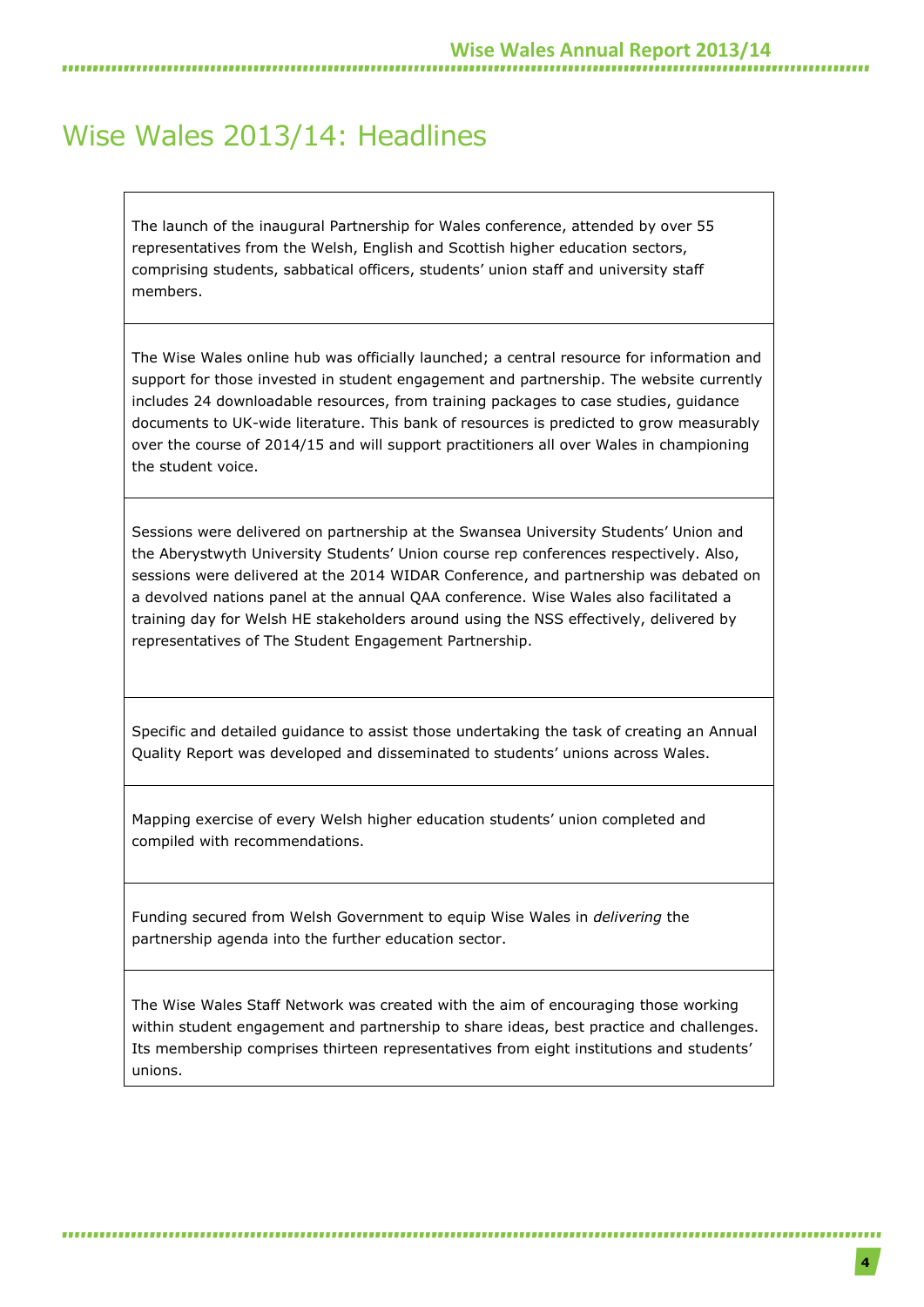### Wise Wales outputs to agreed targets

The 2013/14 project proposal outlined 11 agreed outputs for NUS Wales to work against. Below details the progress achieved working towards each of these outputs.

Last year's annual report noted unions and institutions were resistant to participate in standalone events due to travel, cost and timing issues. Throughout 2013/14 there seemed to be a much more enthusiastic inclination to participate, but once again cost was a repeated obstacle. The recommendations that will be made in this report will take this into consideration as there is great scope for increasing participation in Wise Wales activity when operational factors are addressed.

### **1. Organise a Course Representative Conference with the aim of training staff within unions and institutions who are responsible for course representative systems, as well as training this year's cohort of course representatives.**

The third annual course representative conference took place on 25 February 2014 at the Catrin Finch centre at Glyndwr University, Wrexham. There were 31 sign-ups in the run up to the event, however on the day itself only 15 delegates from 6 institutions arrived, which was extremely disconcerting. Upon investigating it became apparent that the reason for the steep attrition rate was primarily down to unions and institutional representatives pledging to attend without confirming access to transport or funding for transport. Many claimed afterwards that had the event been in one of the southern regions of Wales, or even mid-Wales, they would have been able to attend. The original plan was to host the conference in the Cardiff area, however it was felt that this would isolate members based in the north, as standalone events are already perceived to be very Cardiff-centric, which is how it came to occur in Wrexham.



**Fig. 1 Screenshot from the event page dashboard**

Participants hailed from Bangor University, Glyndwr University, University of Wales Trinity Saint David, University of South Wales, Swansea University and the Open University, along with representatives from their respective students' unions, guilds and students' associations. It is particularly worth noting the attendance of the two members of the Open University's Students' Association; the previous academic year was the first to see them participate in any form of Wise Wales or NUS Wales training, and it is therefore extremely encouraging that they went to great lengths to continue to do so.

Though attendance numbers were small, those who did participate commended the quality of the day. The workshops presented were diverse and engaging, offering perspectives on measuring impact, putting quality into action through annual quality reports, the various roles we all have to play in creating a culture of partnership, how to overcome obstacles faced within academic representation and student-led teaching awards. Attendees also experienced an opening speech from the then NUS Wales president, Stephanie Lloyd,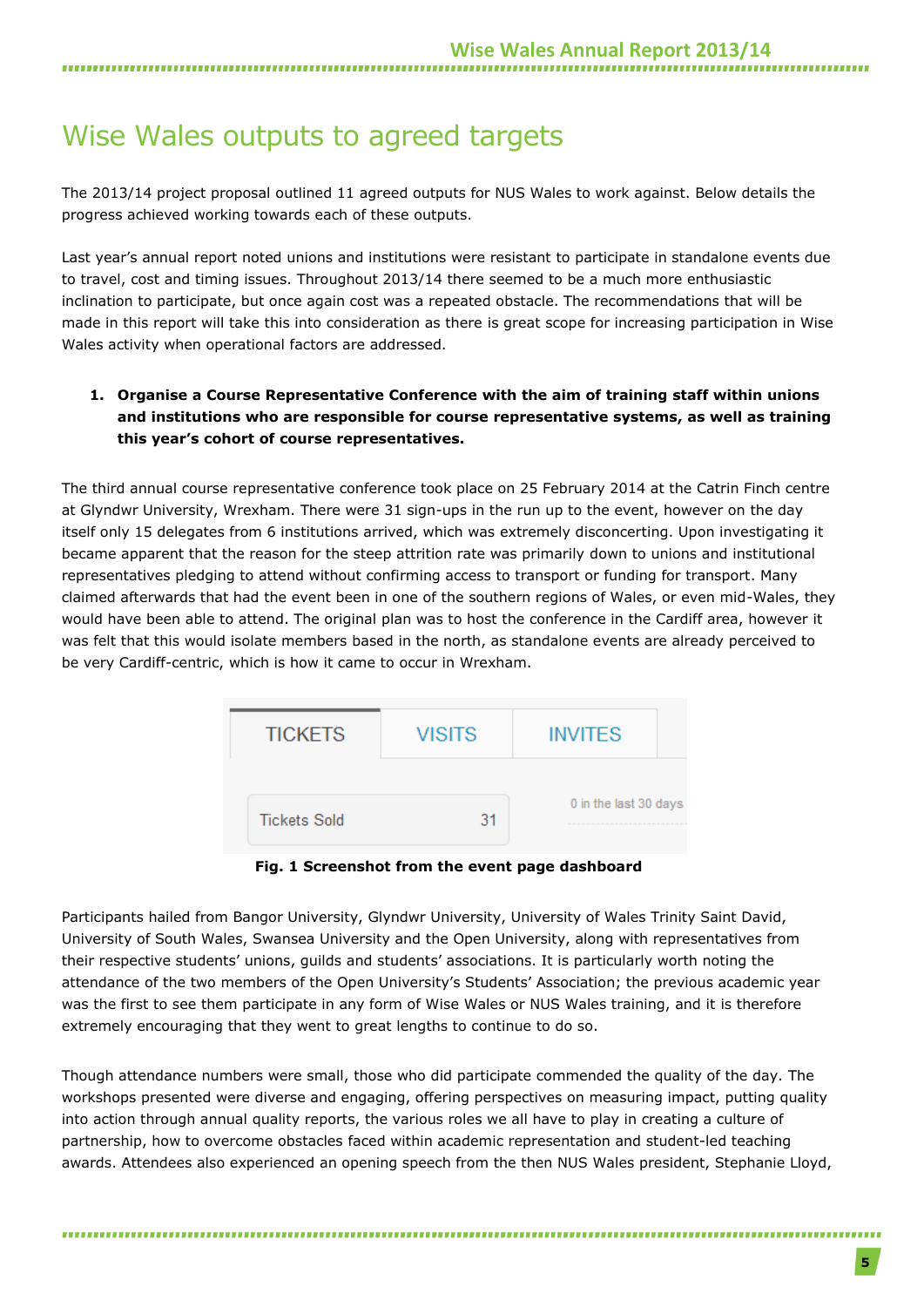as well as a stimulating keynote from the then Vice President Higher Education, Rachel Wenstone on the evolution of education.

The feedback received was extremely interesting, as the diluted number of attendees drastically changed the dynamic of a typical course representative conference. Overall feedback was exceedingly positive.

- The total proportion of attendees who provided feedback was 92%
- The average rating of the overall event was 8.6/10
- 100% of attendees who provided feedback said they would recommend the event to their colleagues.

Qualitatively, the feedback reflected that attendees, overall, felt positively towards the content delivered on the day. Participants felt that the best aspects overall were:

- Using the UK Quality Code to inform and inspire course rep training as well as campaigning
- Learning to measure impact and investigate the ways in which impact can manifest itself
- Discussing the benefits of student-led teaching awards (SLTAs) and how they contribute to partnership working
- Sharing best practice and solving commonly faced challenges as a group
- Networking

When asked which aspects of the day attendees found least useful, just over 50% wrote down 'not applicable' which was extremely reassuring. Those who did leave a comment all said that they felt the plenary was a little too future-focused and they would have preferred it to address the issues they are facing locally and nationally in the here and now. They also said that it is difficult working towards solving long term issues as a sabbatical officer, as the lifespan of their role is typically so short.

Some of the answers to the question "What else would you like to see included in future events?" included:

- "It would be good to have a session [on] how to represent minority groups"
- "How to effectively engage with students"
- "More [tangible] examples on how to measure impact"

When given the opportunity to add further comments, participants left further positive comments, including:

- "All very positive. I enjoyed the relaxed discussion atmosphere"
- "Very informative and useful"
- "Great! Smaller groups meant there were really fruitful discussions!"

### **Impact**

During the conference registration, attendees were asked to fill out a short questionnaire which included the three questions found below in fig. 2. They were then asked to repeat the questionnaire at the end of the event; the purpose of this was to gauge if the conference itself would have an immediate impact on the way attendees felt towards partnership and their capabilities of identifying partnership, and subsequently furthering the partnership agenda.

The results were as follows: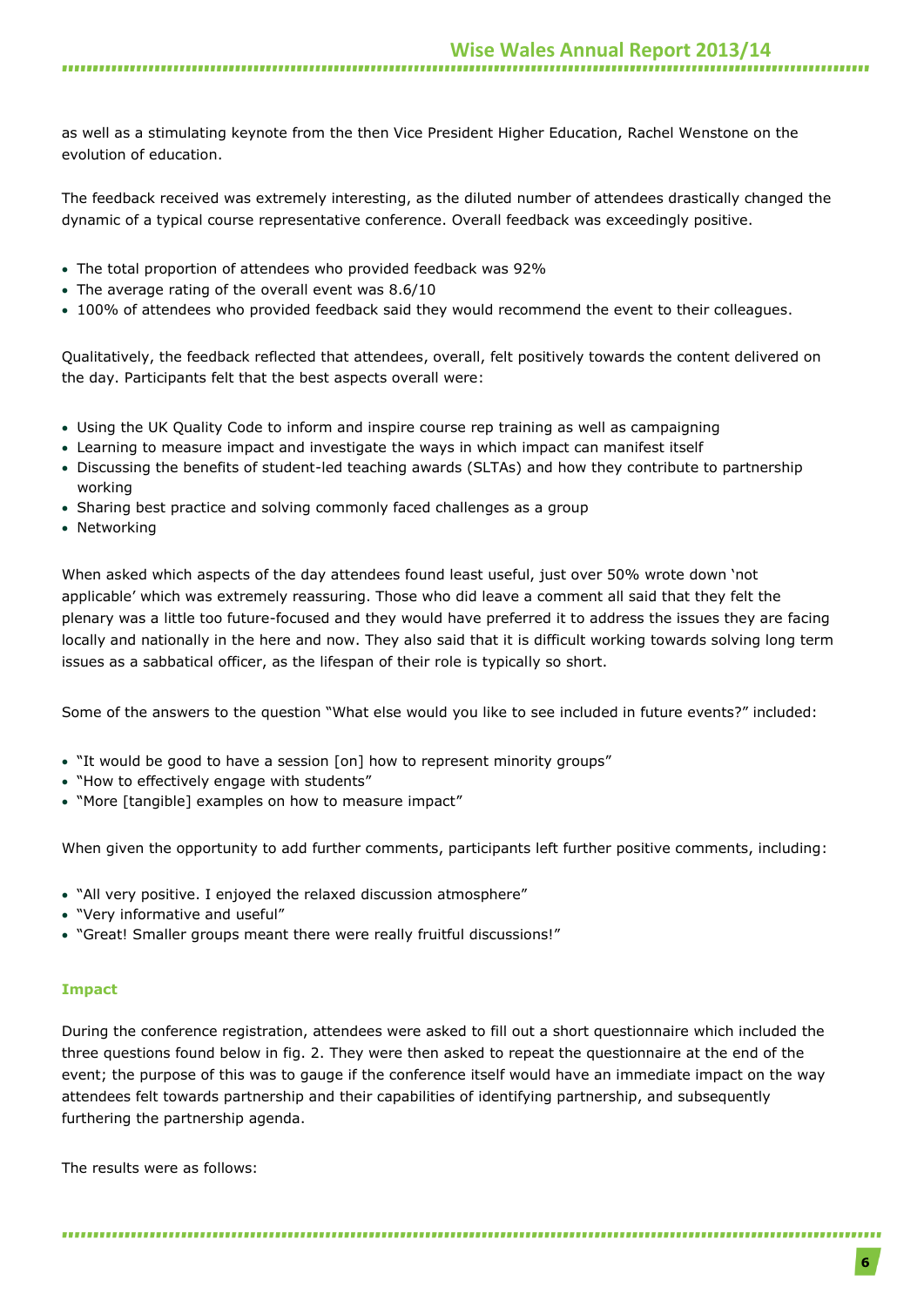

**Fig. 2 The impact of the event on attendees' perceptions of partnership**

On average, attendees felt more confident in their understanding of partnership working, felt more able to identify good partnership practice at their place of study or work, and demonstrated increased confidence in taking small steps towards creating a partnership culture within their own context.

Five months after the Course Representative Conference, further measures were taken to assess the ongoing impact of the event (see Appendix 1). The aforementioned questions used to assess the immediate impact of the conference were repeated to garner a longer term picture of attendees' feelings towards partnership working; the survey was also furnished with further complementary questions which assessed the various ways in which their behaviour may have been influenced by the event.

The quantitative results indicated participants continued to strongly agree with the previously mentioned original statements, demonstrating confidence in understanding the meaning of partnership, providing qualitative examples of best practice and asserting a confidence in continuing to take steps towards a partnership culture.

Qualitative responses pertaining to attendees' attitudes and behaviour after attending the conference included:

 "As a College Rep, partnership to me is working together as students from different disciplines with the university to make bigger changes. I feel this has been successful, and has improved since attending the conference."

 "Since the conference, I have increased my engagement with the course representation processes at Swansea, including attending many University-level meetings."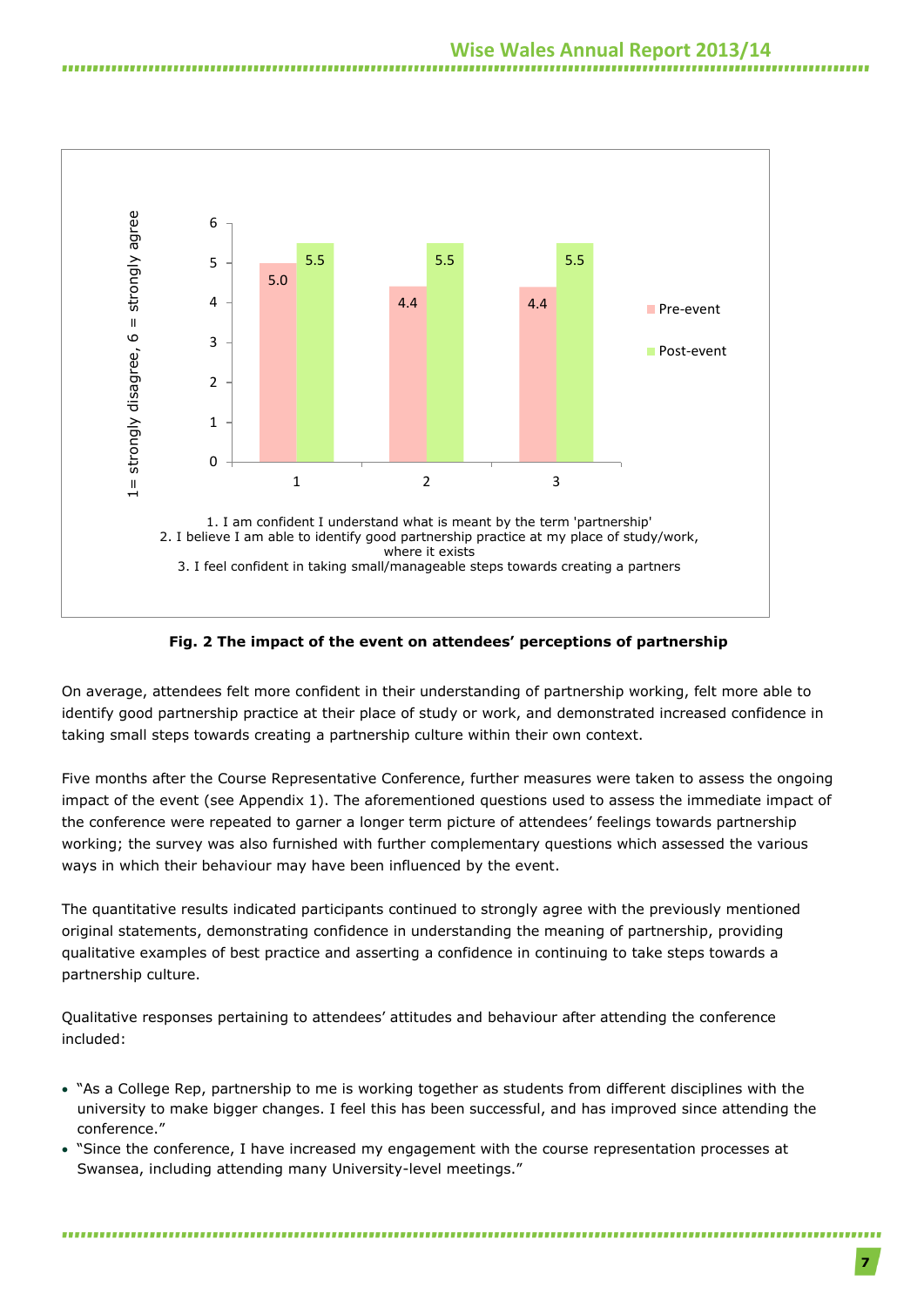- "The 2014 [Course Representative] Conference, as with the previous two, has the power to change University and Student's Union policies regarding proper representation for students and partnership between the two."
- "It [the conference] has allowed me to encourage more students to engage."
- "We are trying to design new projects and working with the university to involve students in direct feedback and design of curricula."

The impact survey ended with the question: *Can you foresee a time in the future when universities and their respective student bodies can work together in partnership to create the best possible student experience?*  Each respondent said 'Yes'.

### **Recommendations**

Based on delegates' feedback, some clear recommendations have emerged.

There was an overall feeling that delegates would prefer to engage in learning exercises using fewer theoretical examples and more real-life case studies, specific to the Welsh context. This is something that was incorporated into the session delivered by the Wise Wales Development Officer, but seemed to be absent from some of the other workshops. There was also a need for more diversity amongst the workshop and plenary content; had there been space available, it would have been ideal to address effective use of the NSS and also how to engage students from typically underrepresented communities. For future reference, a venue with a greater number of breakout rooms might be preferable.

It is worth noting that the average score for satisfaction of the venue facilities was higher than the average score for the venue location. It is therefore recommended that the next conference be held in a southern location in Wales, with funds set aside to assist those based in the north who would wish to attend, but might come up against travel/financial obstacles. Funds can be saved by negotiating venue hire with member unions of NUS Wales, rather than hiring a university venue, as was the case for this conference. Operationally, the attendance of the 2014 conference could have been improved by implementing a refundable financial deposit scheme, in order to deter attrition.

It would also be wise to maintain themes within the content of the day, ensuring that the needs of course representatives and sabbatical officers as well as staff members are properly catered for. This was trialled during this year's conference, based on the recommendations of the 2012/13 Wise Wales report, to great success - assessed through positive oral and written feedback. Creating a greater variety of opportunities for students' union staff members to engage with Wise Wales should be a priority for the next academic year, as cohorts of students pass through education transiently, whereas there are authentic opportunities to create a truly sustainable partnership culture by working closely with staff members.

### **2. Hosting an Introduction to Partnership conference for institutional and students' union staff, as well as sabbatical officers, with a view to embedding the understanding of sustainable partnership and encourage joint working.**

This conference, entitled 'Partnership for Wales', was held on 2 June 2014 at the Wales Millennium Centre in Cardiff Bay. It was attended by over 55 delegates in Wales, from Aberystwyth University and Students' Union, Bangor Students' Union, Cardiff University and Students' Union, Cardiff Metropolitan University, the Open University and Students' Association, the University of South Wales and its students' union, Swansea University and Students' Union, University of Wales Trinity Saint David and even Cardiff and Vale College.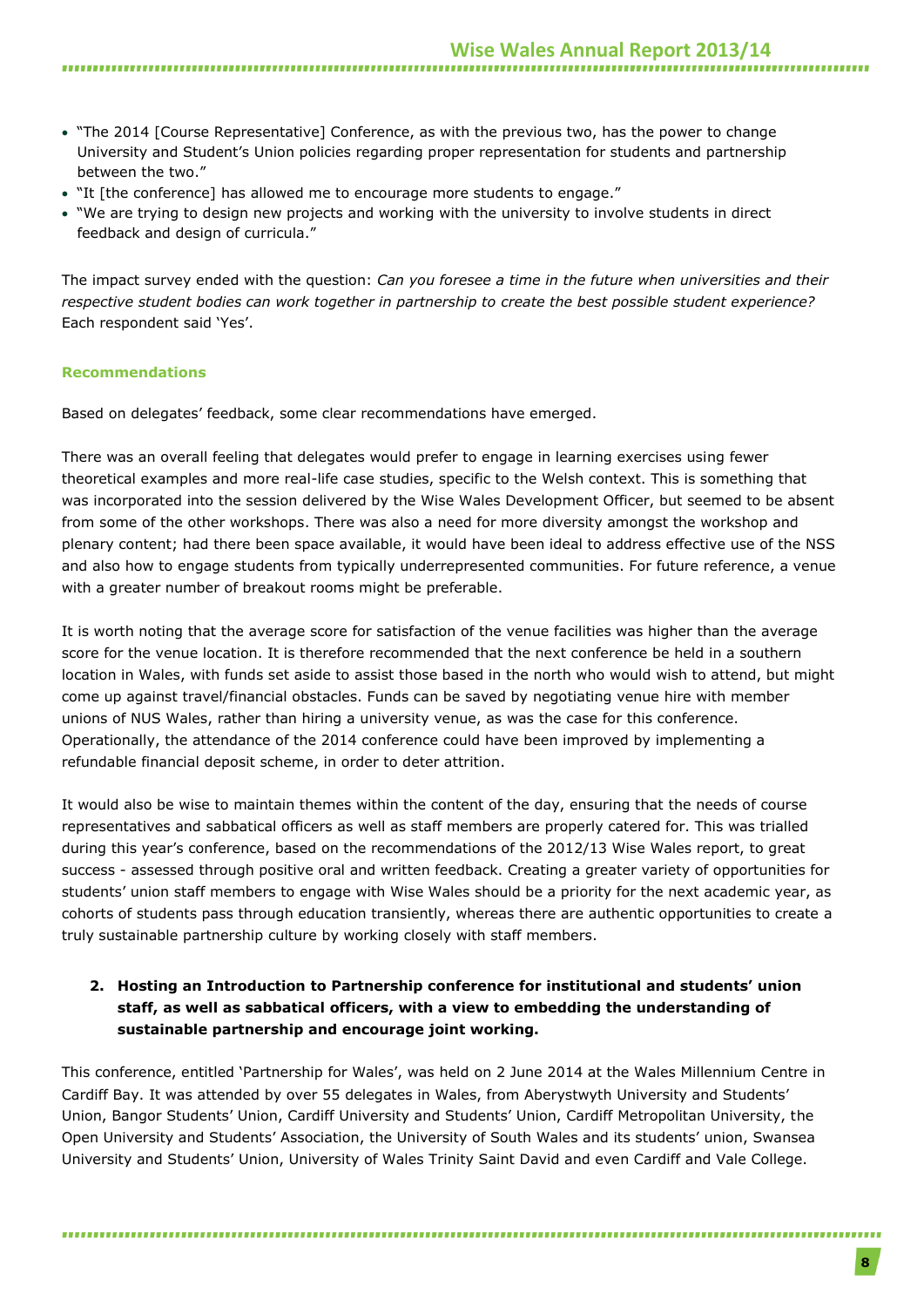The day's workshops were delivered by presenters hailing from Wales, (Wise Wales, Bangor University and Students' Union and Cardiff University and Students' Union), Scotland (sparqs) and England (University of Lincoln, University of Exeter, Birmingham City University and Students' Union, the Quality Assurance Agency, and NUS UK). Presenters delivered a variety of stimulating sessions and plenaries, covering topics including:

- A debating exercise around the students-as-partners model
- Using evidence-based feedback to improve student reps' effectiveness
- Delivering an institution-wide approach to student engagement
- Case studies: Student Academic Partners Scheme at Birmingham City University and Students' Union, as well as Student Engagement and Partnership at Bangor University and Students' Union
- Working in partnership with departments to ensure strong representation structures
- What partnership looks like in action as well as overcoming obstacles collectively
- Chapter B5 of the UK Quality Code and how to use it.



**Fig. 3 'Partnership for Wales'**

The day was very positively received by delegates, with many expressing so verbally on the day, as well as formally within the feedback documents.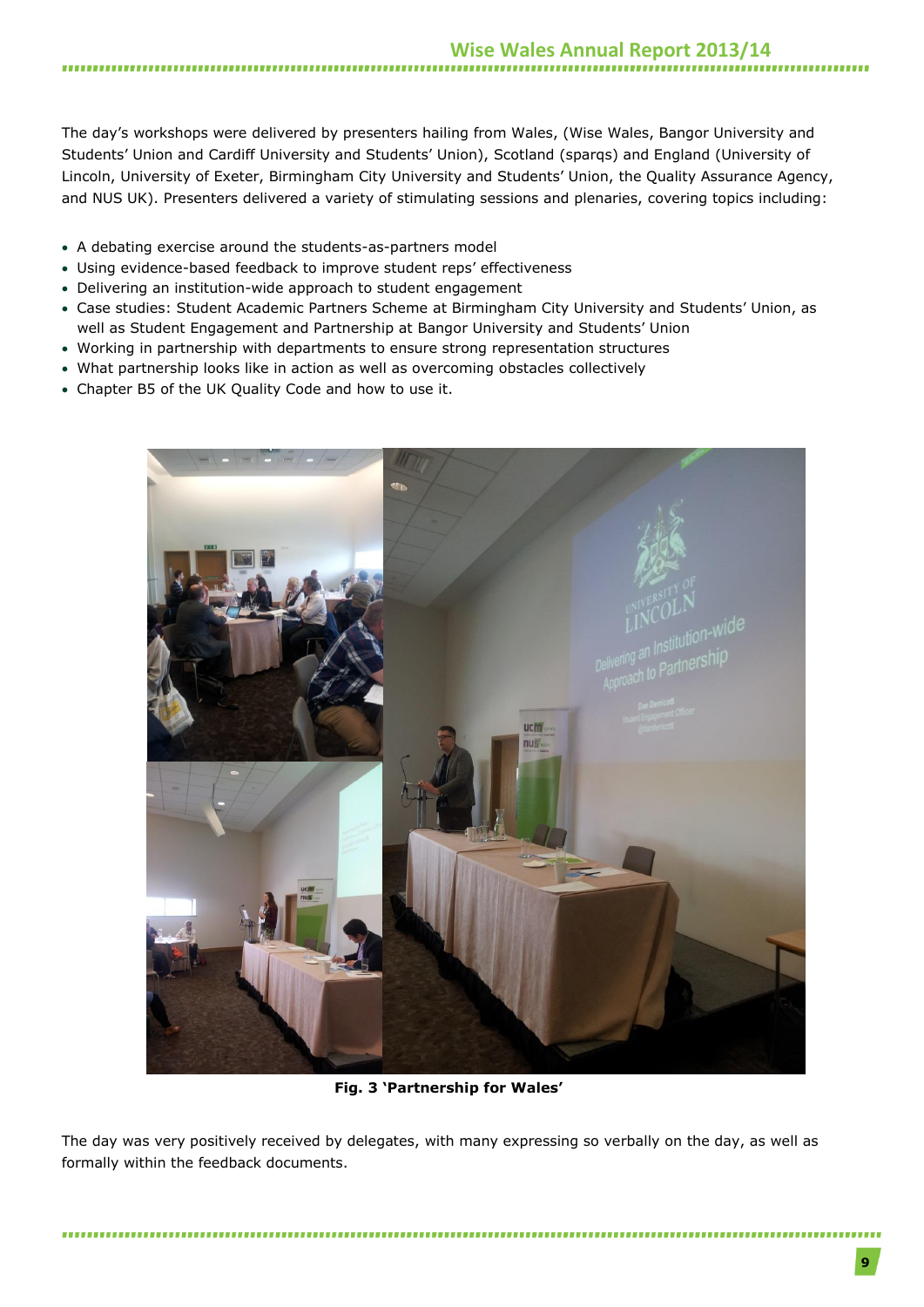The quantitative feedback noted that:

- The average score reflecting delegates' overall satisfaction was 8.3/10
- 100% of delegates who provided feedback said they would recommend the event to a colleague
- Delegates understanding of partnership, ability to identify good partnership practice, and confidence in taking steps towards partnership increased

The quantitative feedback featured comments describing the event as 'friendly and engaging', 'great', 'informative' and 'enlightening', as well as noting particular praise for the sessions delivered by Dan Derricott of University of Lincoln, Karl Hobley of QAA, as well as the Wise Wales session. Other comments included:

- "Very useful in the areas of quality and representation."
- "An enjoyable day reminding myself of my priorities students! Politics in the workplace can tend to dominate and distract from that fact."
- "Very interesting with lots of useful discussion. Very well organised."
- "Really enjoyed my day, very eye-opening."

### **Recommendations**

Whilst the feedback was predominantly positive, delegates did suggest some recommendations for enhancing the event next year. These included:

- Providing more time for networking, possibly by cutting down the number of sessions available to attend
- Increasing the number of Welsh institutions/students' unions presenting; through both verbal and written feedback, it became clear that delegates enjoyed sessions which utilised real-life case studies to communicate their message
- Whilst there were three sessions delivered by Welsh students' unions and institutions, and a keynote speaker delivering a message ground in a Welsh perspective, some delegates felt that the event could only benefit by engaging even more Welsh presenters to come and share their partnership experiences.

### **Impact**

As with the Course Representative Conference 2014, during the conference registration, attendees were asked to fill out a short questionnaire which included the three questions found below in Fig. 4 (where the results can be seen). They were then asked to repeat the questionnaire at the end of the event to gauge if the conference itself would have an immediate impact on the way attendees felt towards partnership.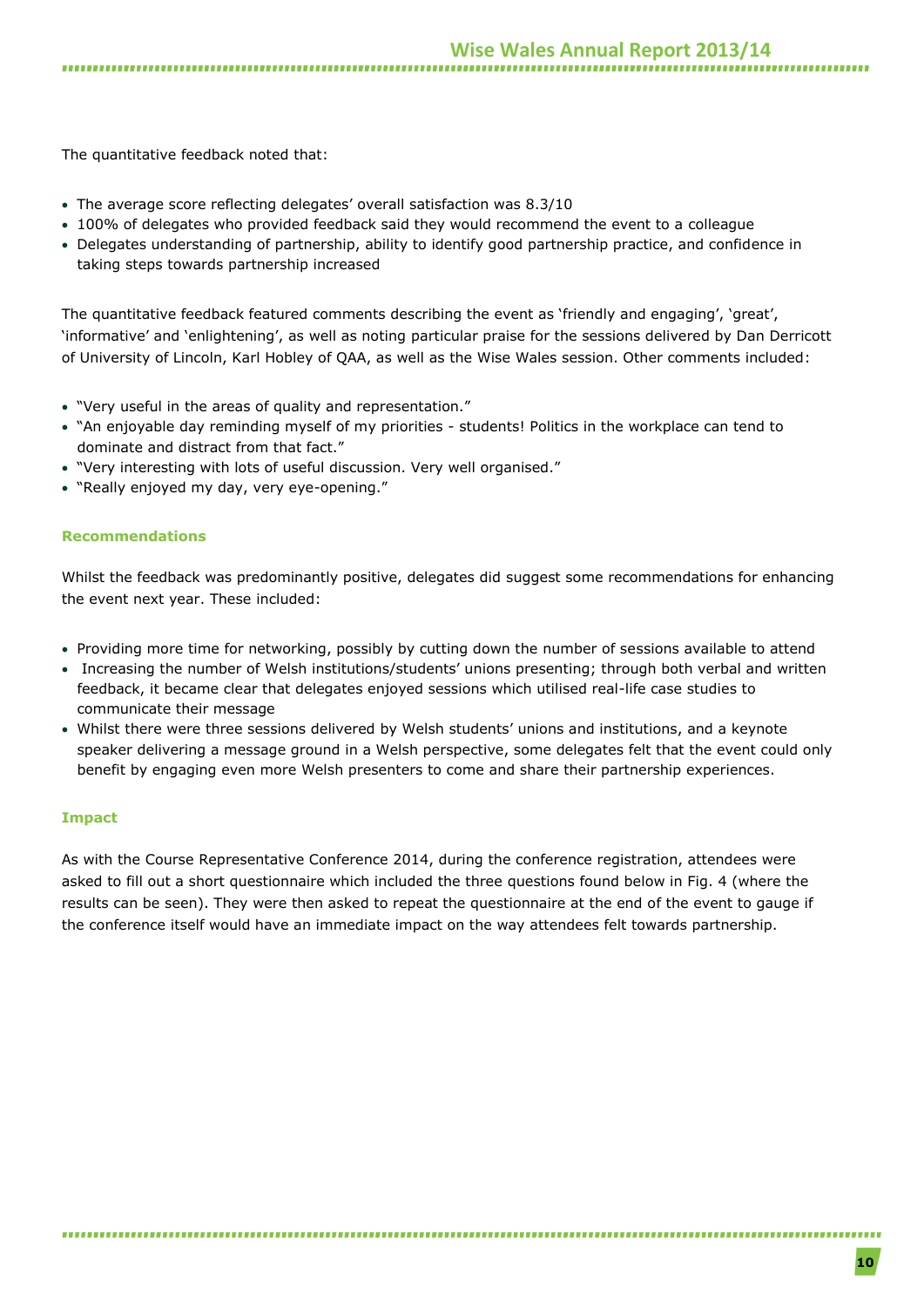

**Fig.4 'Partnership for Wales' conference: event impact**

On average, after the event, attendees felt more confident in their understanding of partnership working, felt more able to identify good partnership practice at their place of study or work, and demonstrated increased confidence in taking small steps towards creating a partnership culture within their own context.

In terms of examining the longer term impact of the event, the plan is to allow four months to elapse before distributing the impact survey, found in Appendix 2, to attendees of the conference. This will allow us to collect and analyse data in October and November 2014, ready to inform planning for next year's conference, as well as the ways in which we can continue to support students' unions and institutions in Wales. It is predicted that higher management within Welsh universities who attended will have experienced an increased level of communication with student representatives on the subject of partnership and of working to improve the student experience together.

Informally, through conversations with attendees from this conference it has so far been possible to discern at the very least, a degree of improvement in their engagement with the concept of partnership and empowering the student voice. One attendee from Cardiff University – who, when upon initially meeting the Wise Wales Development Officer, described how his department very much viewed students as customers for which they provided a service - responded, "I learnt so much from you regarding student partnership, and it has reshaped how I approach my work."

### **Recommendations**

- Increase the number of Wales-based presenters, keeping in line with the case-study approach
- Allow dedicated time for networking (at least 30 minutes)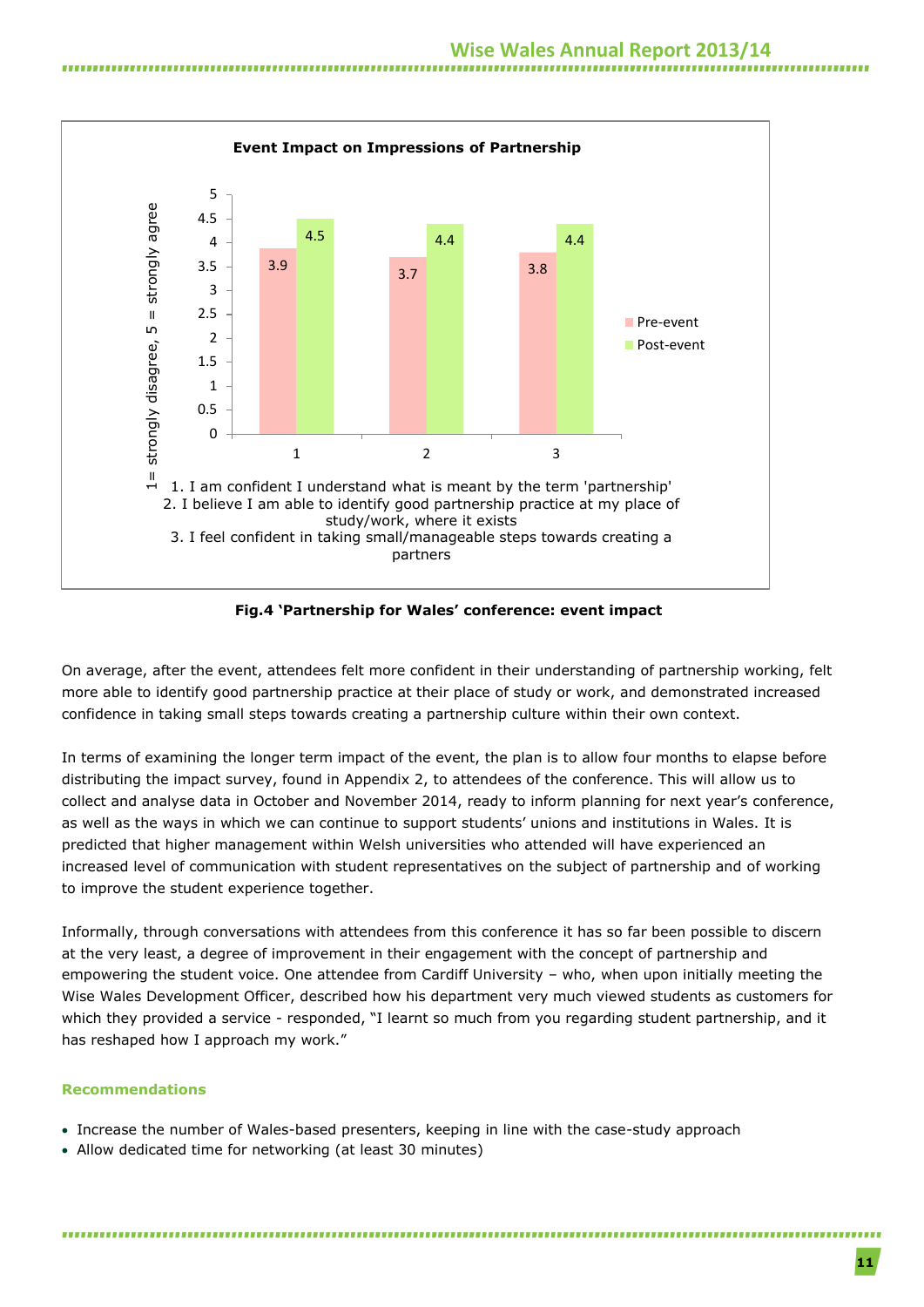### **3. Subsidise Welsh students' unions to attend NUS UK's flagship event, Education and Representation**

This three day course, considered to be a summer-training essential, has become something of a staple in the calendars of UK sabbatical officers, and for the second year running Wise Wales has subsidised Welsh attendance. In July 2014, the beginning of the academic year 2014/15, sabbatical officers and staff from four Welsh students' unions attended the event: Cardiff, Swansea, Bangor, and Aberystwyth. The president and vice-president of Glyndwr University Students' Guild attempted to register, but were placed on a waiting list due to oversubscription from other students' unions across the UK. This is something that will need to be addressed with the NUS UK events team, for future reference, to ensure fair participation from Welsh delegates. Representatives from University of South Wales Students' Union were disappointed to miss out, but felt that even in spite of the Wise Wales bursary, that it was not a financially viable option for them. Representatives from University of Wales Trinity Saint David Students' Union echoed this opinion, instead deciding to use their resources to send their sabbatical officers to NUS UK's Lead and Change course, as well as the NUS Wales training at Y Talwrn.

For those who did attend, they engaged with the course content extremely well and verbal feedback from delegates of Welsh organisations was extremely positive. It might be prudent to organise specific feedback forms for Welsh delegates, in order to be able to disaggregate their quantitative feedback from other delegates' from around the UK. For those Welsh delegates who were attending the course for a second year running, they were emphatically positive about the quality of the sessions tailored to meet their needs as experienced sabbatical officers.

A session designed to enable Welsh delegates to network with one another, as well as with delegates from other devolved nations, promised to be a successful addition to this year's course, however it was met with mixed reviews. The networking session immediately followed a plenary on NUS UK's general election strategy, and as a result this subject dominated the conversation. Whilst some delegates were very much engaged, it became apparent through their verbal feedback, that others had not been expecting such a linear discussion.

### **Impact**

An opportunity was taken, during the Course Representative Conference 2014, to discuss the Education and Representation course with those present who had attended, in order to obtain an idea of the longer-term impact of their participation. As not all officers who had attended the NUS UK course were present at the Course Representative Conference 2014, separate conversations were set up throughout the year to ascertain the impact. The responses were consistently positive; all attendees felt that the course had benefited them in their personal development journeys and all expressed a willingness to attend again (where applicable), as well as recommending the course to those who would eventually come to succeed them.

### **Recommendations**

Ensure representatives from Welsh students' unions understand that it is a typically oversubscribed course and that early registration is vital

Liaise with NUS UK's events team in order to assign specific feedback forms to Welsh delegates so that we might understand their experiences in greater depth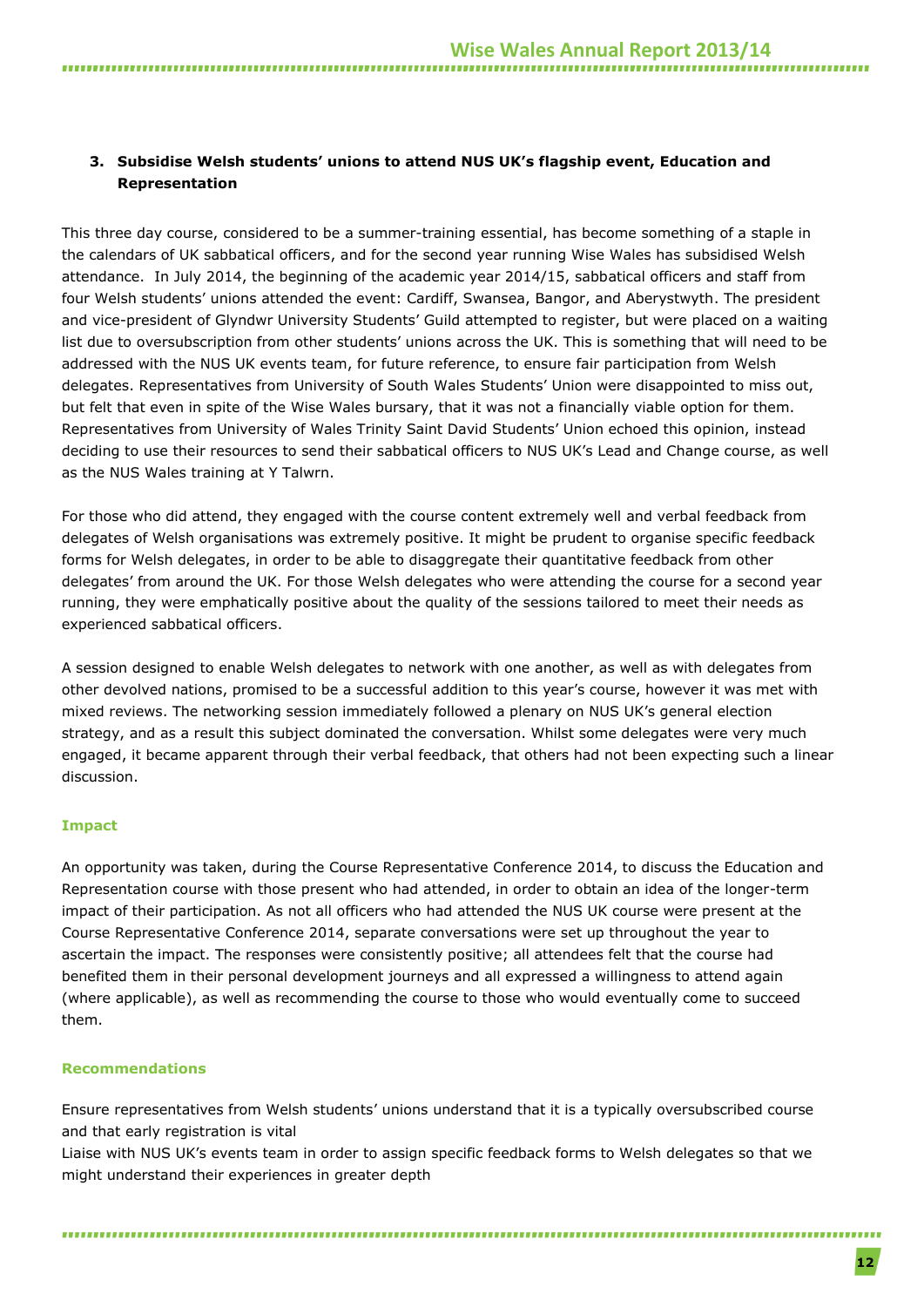Keep the 'nations networking' session, but aim to work to a flexible agenda, with someone chairing the discussion

Follow up attendees with an impact survey at the 2015 Course Representative Conference.

### **4. Mapping current partnership work by examining course rep systems across Wales.**

A mapping exercise was completed through a combination of surveys to unions, union visits and telephone calls. We produced a series of headline figures and recommendations based on the mapping exercise. The headlines, based on the data available, were:

- There were in Wales at least 3539 course reps in 2013/14
- Of which, 1567 received some form of training
- Of the 9 institutions included, 8 used tiered course rep structures
- 4 of those 6 students' unions, not taking part in the QAA Institutional Review process, produced an annual quality report
- 7 of those 9 students' unions had held some form of student-led teaching awards (SLTAs).

Our current understanding was previously that without intervention there would be 4 out of what was then 12 students' unions (pre-mergers) completing an annual quality report in 13/14; this number is a result of the fact that three institutions went through the institutional review (IR) process in 13/14 and so did not complete annual quality reports. After the mergers, four out of six students' unions not taking part in the IR process completed an AQR with the support of the Wise Wales Development Officer. Glyndwr University Students' Guild, one of the collective student bodies who were unable to complete an AQR did demonstrate considerable enthusiasm and began preparations to create one - with a view to harnessing the student voice to effect change. Unforeseeable circumstances dictated that the Guild's resources were required elsewhere, which is why they didn't manage to complete the document. The only students' union, therefore, not able to make considerable efforts to engage with the process of completing an AQR was that of the Royal Welsh College of Music and Drama, who accepted an initial meeting and demonstrated AQR buy-in, but failed to respond to further emails and telephone calls from the Wise Wales Development officer. Considerable efforts will need to be made in the 2014/15 academic year to re-engage with this students' union.

At the time of the mapping exercise 8 out of 9 institutions and students' unions had at least one dedicated staff member to support the academic representation system as well as the communications between said students' unions and their respective institutions. Unfortunately this number of overall staff retained after the various mergers is significantly less now, but at least two students' unions have been recruiting multiple academic representation coordinators ready for the 2014/15 academic year, which is incredibly promising.

The mapping exercise showed a definite trend in most institutions having formalised representation structures with dedicated staff, annual statements and SLTAs. Support was put into place throughout the year to support the students' unions currently not operating their representation systems in this manner, but whilst engagement was at times strong (e.g. both unions participated in Wise Wales' conferences and attended one-to-one support meetings) the aforementioned representation systems have seen only minor improvements. It is important to appreciate the difficulty in enacting large-scale changes over the course of a sabbatical officer's term, and Wise Wales needs to ensure that it works with staff members where possible to enable sustainable improvements.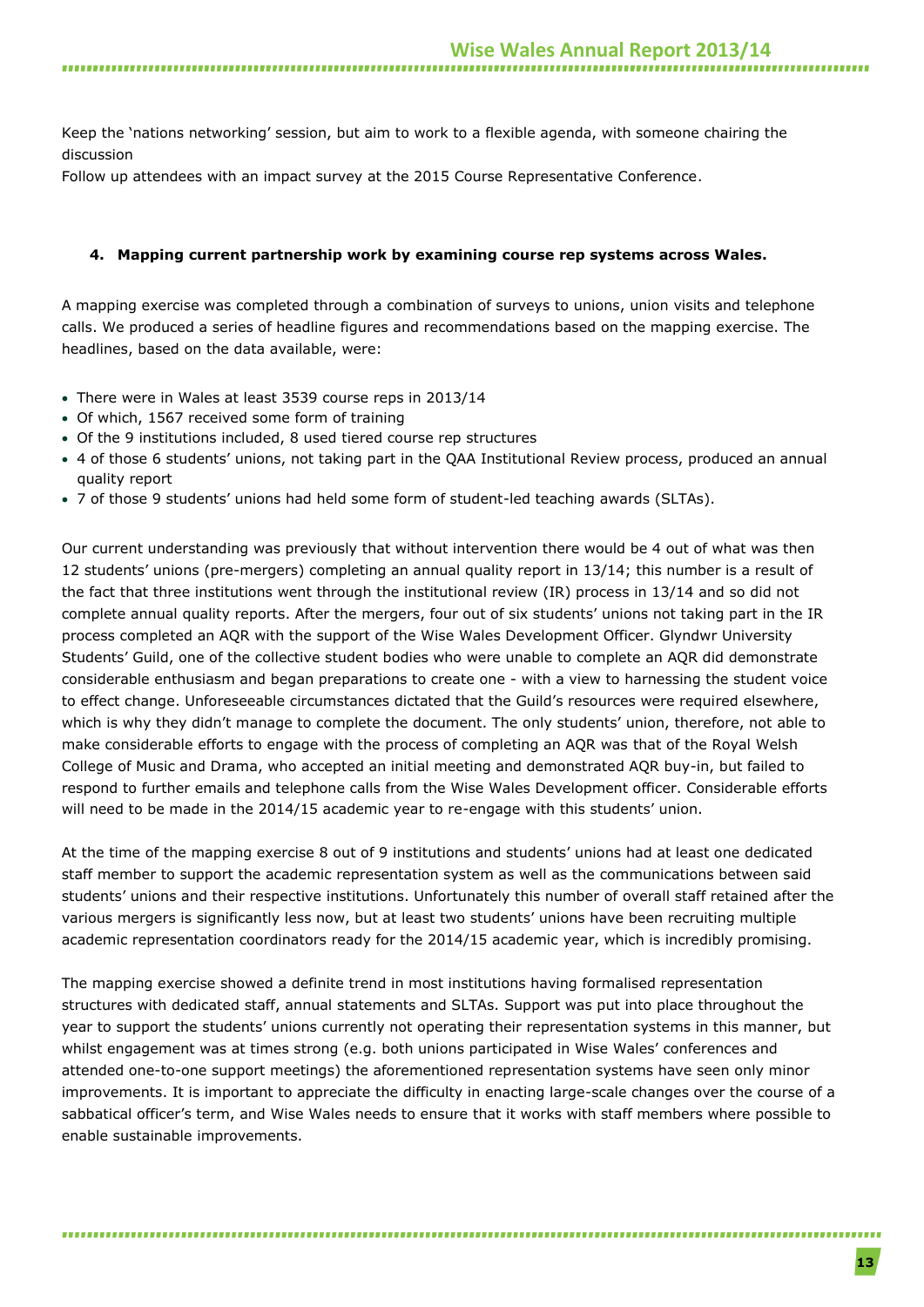Following on from the recommendations from the 2012/13 Wise Wales Officer, examples of practical partnership were collected and collated throughout the year, some of which can now be found on the Wise Wales online hub. Other collected examples have been used to inspire training materials, i.e. the partnership case study card sorting game, disseminated across various events, including the Course Representative Conference 2014, Partnership for Wales 2014, and WIDAR 2014.

### **Recommendations**

- There seems to be a correlation between the number of dedicated staff members whose role involves supporting the student voice and empowering the representation system and the overall perceived level of engagement by the students' union in taking steps to understand and embed partnership. Whereas there have already been steps taken to increase the number of support staff across several institutions and students' unions, Wise Wales recommends that unions make every effort to work with their respective institutions to increase staff support where possible, and should endeavour to facilitate this.
- Annual quality reports are becoming an increasingly popular tool to facilitate conversations between students' unions and institutions; Wise Wales has clearly seen this year that the buy-in for creating these documents is definitely present amongst students' unions, and with the right support and guidance, they can complete effective AQRs. Whilst it is unfortunate that Glyndwr University Students' Guild experienced all manner of difficulties throughout the 13/14 academic year, it is important that Wise Wales continues to provide them with bespoke support. They are on course to demonstrate vast improvement in championing the student voice, but they need committed, regular, tailored support. Due to the autonomous working manners of many of the other Welsh students' unions in carrying out an AQR project, Wise Wales can spare the time to devote further resources to struggling members, whilst offering slightly more tangential support to those more confident in completing the process.
- Unlike the academic year 12/13, the 13/14 action plan did not include train-the-trainer programmes or intensive course representative training (with the exception of the Course Representative Conference, a stand-alone, one-day event). The fact that 44% of the total course representatives in Wales received some form of training is promising, given the difficulties caused by merging institutions and the absence of dedicated Wise Wales training days. In order to improve this number, several representatives from a range of students' unions have expressed a desire for there to be a formal Wise Wales training package which can be hosted online to ensure as many students have access to it as possible. Whilst steps have been taking to create basic training packages and activities on the Wise Wales hub by the current Development Officer, it would be ideal for Wise Wales to pursue the development of a more sophisticated training framework to be implemented across Wales.

These recommendations have been, and will be, disseminated and promoted to institutions at events including the 2014 Course Rep Conference and upcoming 2015 conference, through the online Wise Wales online hub and through the 2015 'Partnership for Wales' conference.

### **5. Create a staff network for those working within the student engagement and partnership areas, both students' union and institution focused, encouraging them to share ideas, best practice and challenges.**

The concept of providing space for staff working within student engagement and partnership to network has been incorporated informally into both of this academic year's main events, namely the Course Representative Conference and the 'Partnership for Wales' event. For both of these events in the future, as well as any other appropriate events hosted by the Wise Wales partners, it is recommended to embed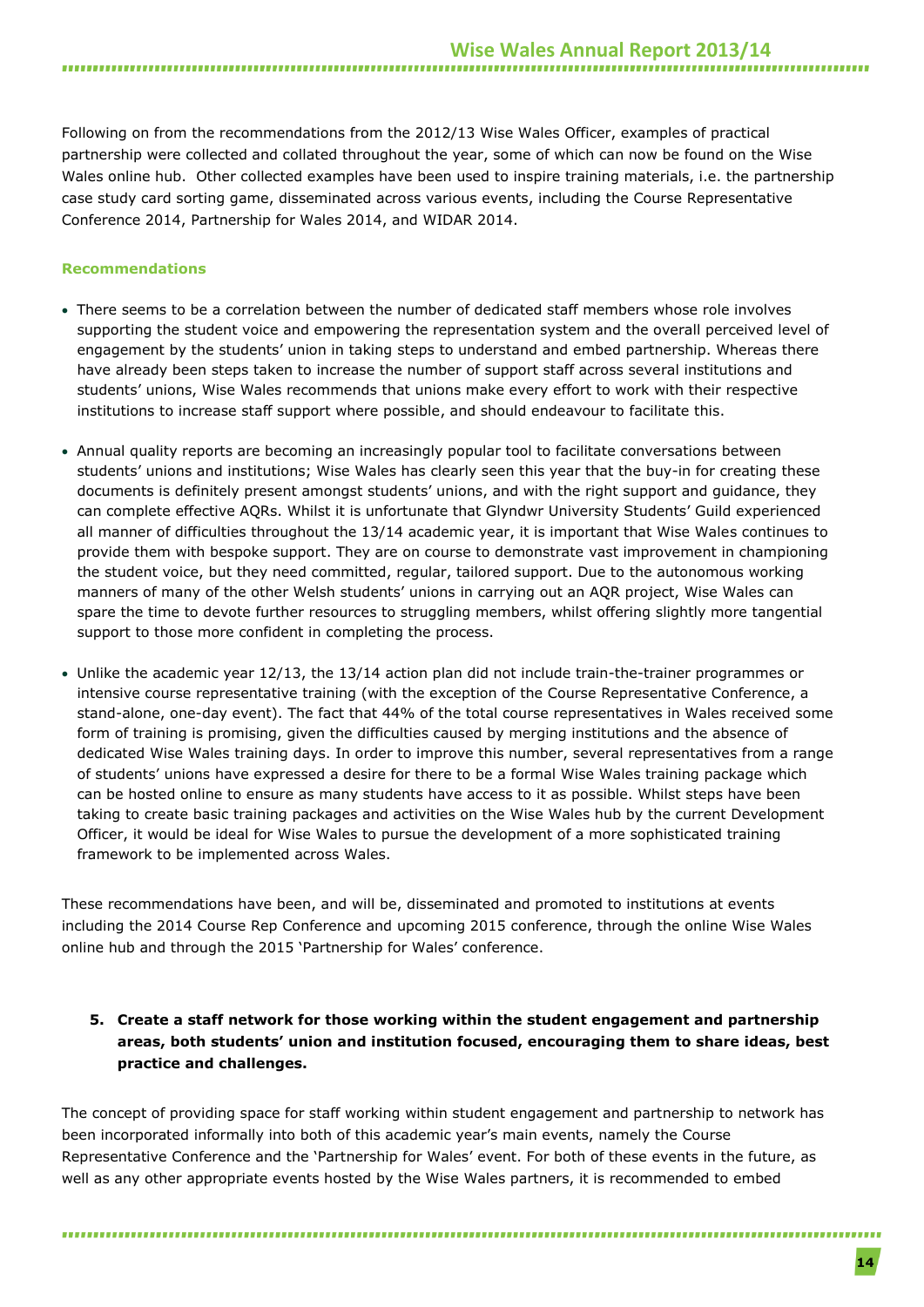designated sessions for this to occur, not only providing a physical space for practitioners to share ideas and challenges, but to enhance the quality of said events.

In August 2014, an official network was set up to facilitate the sharing of best practice, as well as complementing the physical networking spaces that will factor into a range of future Wise Wales events. This network primarily operates as an online group, communicating via email. Each member has been categorised into a Welsh region (see Appendix 3) and it is planned that the Wise Wales Student Partnership Consultants for the 2014/15 academic year will use the opportunities available when visiting certain locations to meet up with, where possible, members of the network also based in that region. The aim of this is to promote a sense of community between staff members based in close proximity, as well as minimising the time and cost involved in lengthy travel. When a Wise Wales Student Partnership Consultant meets with regional network members, the idea is to then communicate back to the wider network via email, the topics of discussion. This method of communication will accompany the ongoing discussions taking place online.

The response from members when responding to the network invite was extremely positive, and whilst it is too soon to measure the impact of the network, it is clear that this is something that practitioners genuinely want to engage with and use to facilitate their own work. Invitation responses included:

- "Delighted to be included in the network. It's an excellent idea and, as you say, doesn't need to be anything over complicated. I am happy to take part in any way at all, via e-mail contributions or regional meetings."
- "Great idea, thanks for the invite!"

### **Recommendations**

- Ensure that Wise Wales Student Partnership Consultants meet in person with a range of regional representatives, at least bi-annually, taking advantage of every opportunity where staff are likely to be in the same place at the same time, i.e. the 'Partnership for Wales' conference 2015
- Join up the 2014/15 Wise Wales objective of showcasing a monthly example of best practice with the staff network by harnessing their ongoing experiences in order to inform it.

### **6. Create an online information hub providing an array of practical support materials for those working within student engagement and partnership.**

The Wise Wales online hub was launched at the beginning of October 2014; its aim is to act as a central resource for information about student engagement and partnership in Wales, as well as providing an array of practical support for students' union and university staff working within that area. The impact is intended to manifest itself through practitioners across Wales sharing their experiences, discussing and debating topical issues and utilising the resources on offer to enhance their representation structures, or at the very least be inspired to begin a dialogue with Wise Wales about the range of support on offer.

The core content of the hub splits into roughly two categories: 'Current Projects' and 'Training and Resources'. The Current Projects section of the site holds all of the Wise Wales objectives as detailed in the annual action plan, split up into individual categories. Within each category, users can find links to learn more about the work on that particular initiative, as well a number of downloadable resources to facilitate their involvement. The 'Training and Resources' tab is a much more practical section, offering a more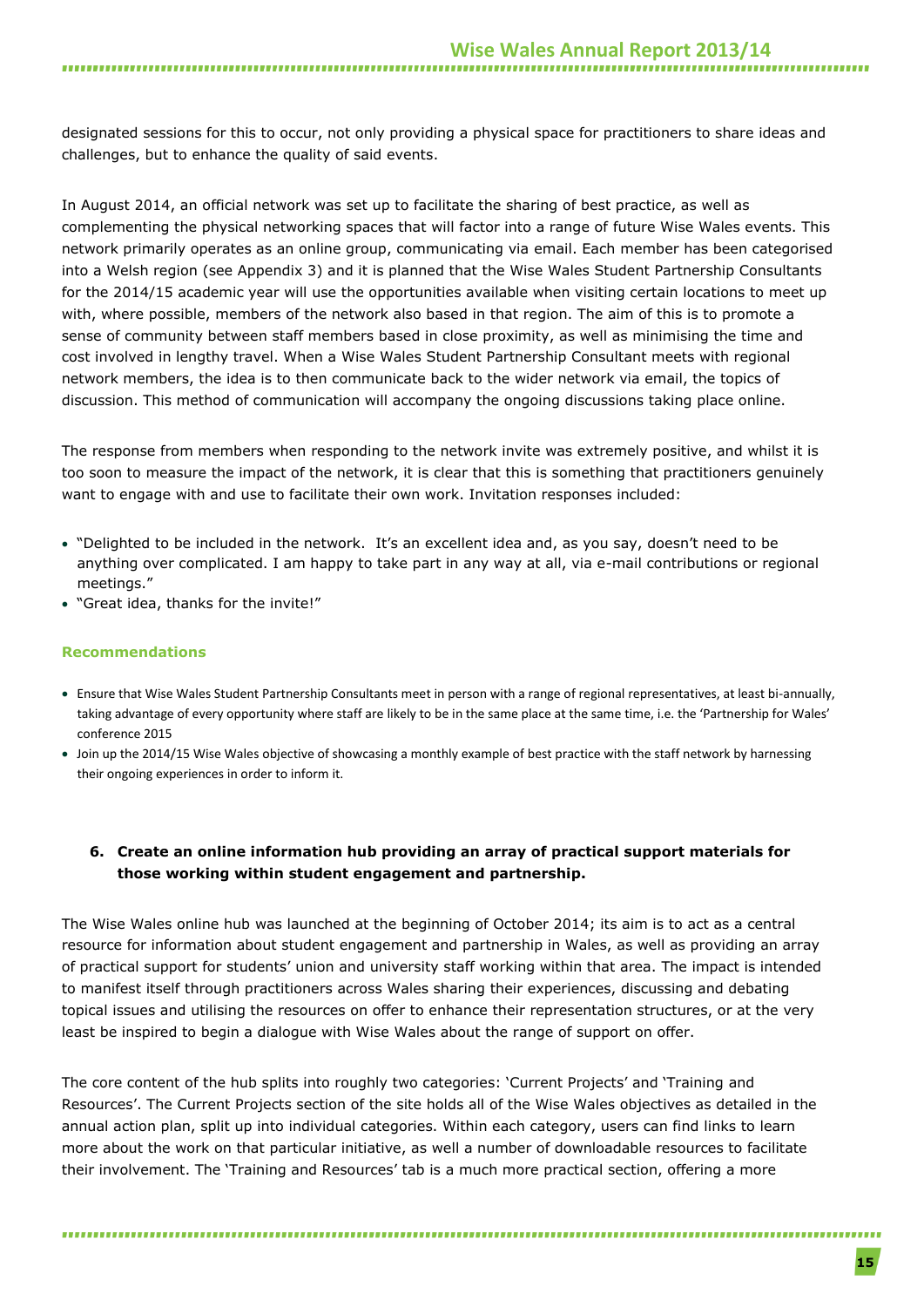### **Wise Wales Annual Report 2013/14**

extensive range of complementary training and guidance documents for users to download, to equip themselves with the knowledge of how to do things like carry out a course representative training workshop when you have no experience, or conducting training activities which stimulate thought and debate, allowing participants to engage in role play and challenge the status quo. These resources also include work carried out by students' unions across Wales, enabling the hub to act as a national platform for best practice. There are currently 24 downloadable resources for users to access - a number that exceeds the original target, set by the previous NUS Wales Policy and Public Affairs Manager, of 15 downloadable resources; we expect this number will grow considerably over time.

Other sections of the website include a news page for up-to-date articles detailing Wise Wales' progress and activities, as well as a 'Thinking and Practice' section for users to access - as well as share - practical and theoretical material on the subject of student engagement and partnership. The 'Your Say' page is dedicated to encouraging users to submit their own questions and discussion topics; the website tone as a whole is intended to make our stakeholders feel warmly invited into a nation-wide conversation. The remainder of the website – the homepage, events page and 'About Us' page – serves to provide users with a comprehensive understanding of the purpose of Wise Wales, its core values, and its mission statement.

The reaction to the launch of the website has been extremely positive, with many commenting on the userfriendly interface and interesting content. It is expected that creating such a useful communication pathway between Wise Wales and its stakeholders will be invaluable in promoting its work and achievements.

### **Recommendations**

- Throughout 2014/15, Student Partnership Consultants should aim to upload at least one new downloadable resource per month, whether that's a training supplement, workshop, a case study or a best practice article.
- Those responsible for managing the website should be prepared to adapt it according to the responses of its primary users.
- Impact measures should be taken at the end of 2014/15 to ascertain how effective the hub has been in affecting stakeholders' attitudes and behaviours towards partnership working.
- Several students' union and university staff members across Wales have expressed a firm desire for Wise Wales to develop a sophisticated training package for academic representatives that can be housed on the hub, to enable atypical studies, such as those responsible for younger or vulnerable people, part-time and long-distance students to engage with the representative processes in place. There is a strong feeling across many students' unions that they want to ensure as many different communities of students are represented as possible – and have the chance to become partners in their education – but feel overwhelmed by the task of addressing this innovatively and effectively.

### **7. Develop the capacity for all HE students' unions to undertake Annual Quality Reports (AQRs).**

For the academic year 2013/14 a total of seven HE students' unions in Wales completed either an Annual Quality Report (AQR) or a Student Written Submission (SWS) for the QAA review process.

| <b>AOR</b>                             | <b>SWS</b>                           |
|----------------------------------------|--------------------------------------|
| Aberystwyth University Students' Union | Cardiff Metropolitan Students' Union |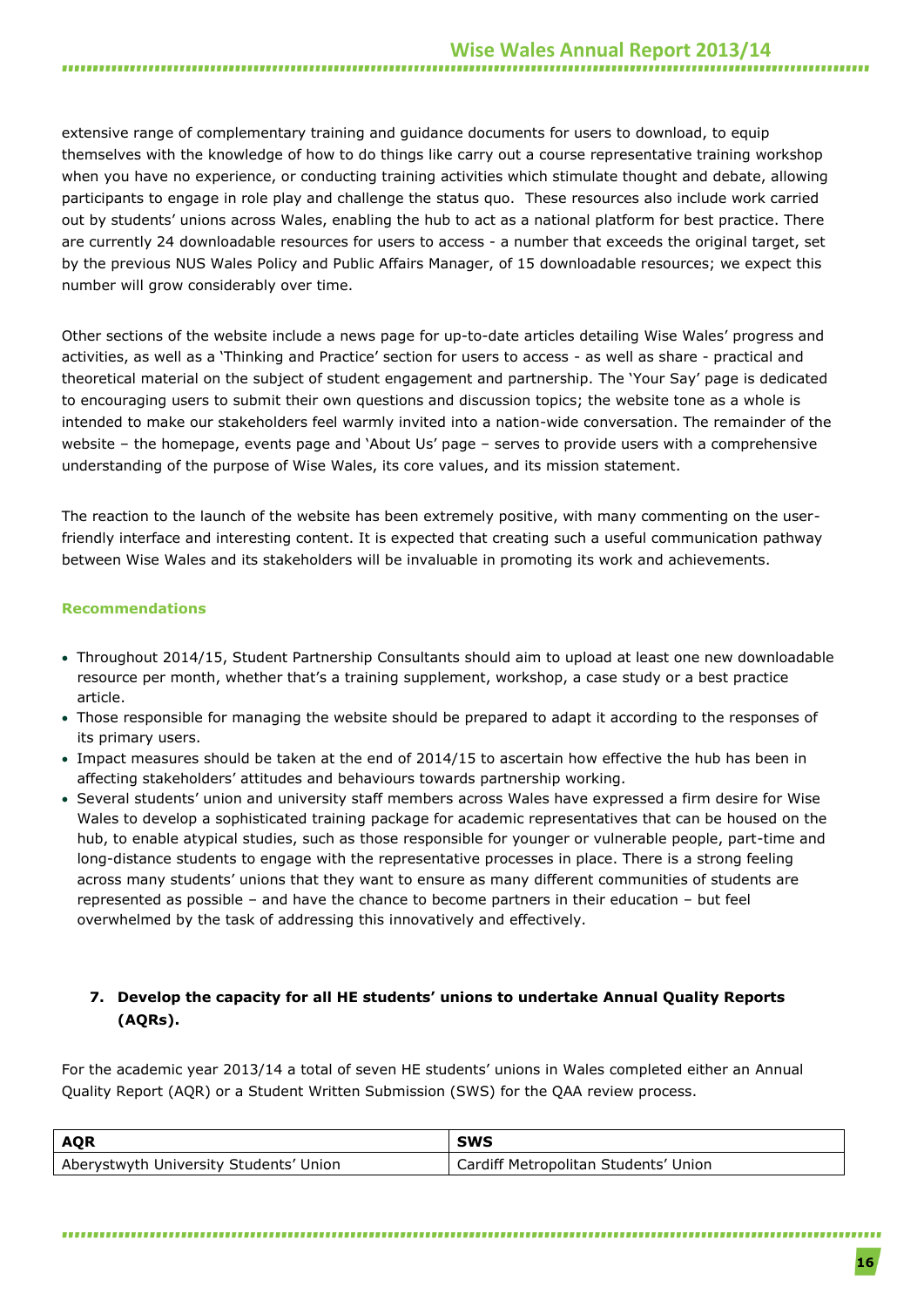### **Wise Wales Annual Report 2013/14**

| Bangor University Students' Union                    | Cardiff University Students' Union |  |  |
|------------------------------------------------------|------------------------------------|--|--|
| University of South Wales Students' Union            |                                    |  |  |
| University of Wales Trinity Saint David <sup>1</sup> | Swansea University Students' Union |  |  |

It is worth noting that Glyndwr University Students' Guild had every intention of completing an AQR and had engaged in several meetings with the Wise Wales Development Officer – in person, via email, and on the phone – in order to initiate data collection and form a basic structure of the document. This process was interrupted by the ongoing issues involved in supporting Glyndwr University's international students, and an executive decision was made to allow Glyndwr University Students' Guild to focus their time and resources upon attending to this more pressing matter.

There is a notable disparity between some students' unions in Wales and their capability - as well as autonomy - in completing an AQR, which is something the future Student Partnership Consultants of the Wise Wales project will need to consider when supporting students' unions. For example, Aberystwyth and Bangor University Students' Unions opted to work closely with the institutional and union staff available to them to create their AQRs, preferring to work autonomously and engage with Wise Wales in other ways. The quality of their AQRs was of a high standard and their documents will prove to be excellent examples of good practice to other students' unions across Wales. Other students' unions accepted the offer of support from Wise Wales enthusiastically, including those aligned with University of Wales Trinity Saint David and Glyndwr University. University of South Wales preferred to engage with Wise Wales more peripherally, accepting the AQR guidance created by the Development Officer, but preferring to use it to facilitate their relatively autonomous creation of the document. Unfortunately the only students' union to not produce (or begin to produce) an AQR was the Royal Welsh College of Music and Drama Students' Union. A commitment was made by the then president of the students' union to undertake the project, who was also as a result, the recipient of a selection of Wise Wales resources designed to facilitate the creation of the document. Support meetings were set up and subsequently cancelled by the president, followed by increasingly sparse communication on the overall part of the students' union, to the point where phoning would consistently lead to a voicemail. The then president subsequently departed and was replaced with a newly elected president, though still the problems in communication persist.

The students' union of University of Wales Trinity Saint David have by far travelled the greatest distance in terms of working to enhance student engagement and partnership practice and will soon complete their AQR. During the academic year 2013/14, sabbatical officers, along with the Pro Vice Chancellor of Student Experience undertook a project where they formulated a strategy of partnership working across several areas of the student experience, to ensure enhancement would take place. This document included suggestions from the student body for improvement, and recommendations of the ways in which they could work with the university to enact change. The students' union was initially reluctant to take on the task of developing a formal AQR, but when the new Education and Representation Manager was appointed and keen to support this notion, the idea became much less daunting and far more attainable. With the support of the Wise Wales Development Officer they are now working to complete a retrospective AQR, collecting archived evidence and harnessing the hard work they had already carried out in furthering the partnership agenda in 2013/14.

<sup>-</sup>**<sup>1</sup> With the exception of University of Wales Trinity Saint David Students' Union, who are in the process of completing their Annual Quality Report retrospectively, based on evidence collected during the 2013/14 academic year.**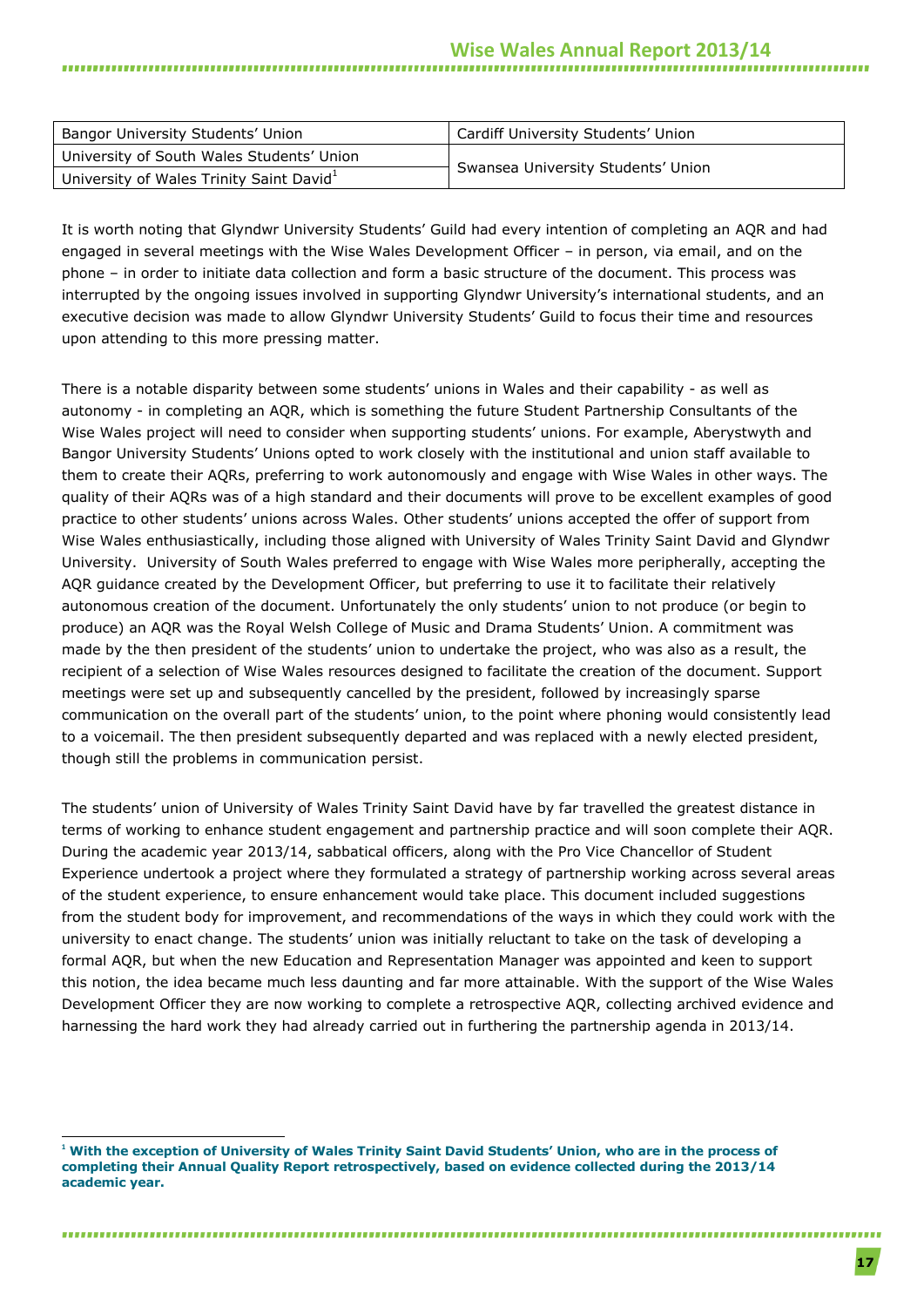Each students' union which deigned to produce an AQR in 2013/14 has bought into, and demonstrated a commitment to ensuring it becomes an annual assignment which bodes well for the sustainability of a culture of partnership.

Regarding the impact of these AQRs, the very process of enacting change within university practice and policy can be lengthy and so the plan is to distribute the survey (found in Appendix 4) at the end of the autumn term within the 2014/15 academic year to allow time for changes to take place. Where students' unions give their permission, AQRs will be showcased on the Wise Wales website to promote the sharing of best practice.

### **Recommendations**

- Ensure students' unions in Wales are supported to clearly demonstrate the evidence they have collected to reinforce their ideas for change
- Work closely with students' unions which have demonstrated a need for in-depth, tailored support, and continue to provide peripheral assistance to those who are completing AQRs to a consistently high standard
- Adapt the guidance document where necessary to reflect the changing nature of the Welsh higher education sector
- Address the issues in communicating with the Royal Welsh College of Music and Drama and acquire their buy-in of the notion of AQRs; if this proves too challenging, undertake a sensitive mediation between Royal Welsh College of Music and Drama Students' Union and University of South Wales Students' Union to try and facilitate the creation of a joint AQR which reflects the independent nature of each institution.

### **8. Produce an annual summary of student engagement to replace the Wise Wales action plan**

The summary of the partnership and student engagement activity from 2013/14 was completed with contributions from every partner organisation within the Wise Wales steering group. The report is expected to be published on the newly launched Wise Wales hub, as well as being disseminated by the Wise Wales partners on their respective websites. It will serve to reinforce the collaborative and strength-in-unity approach Wise Wales takes in embedding partnership, to higher education stakeholders.

### **9. Represent Wise Wales at various events and conferences, including running workshops at these events**

Wise Wales has so far formally presented and delivered partnership material at:

- NUS UK's Education and Representation 2013: four-day tutoring
- Swansea University Students' Union Course Rep Conference: plenary and workshop
- Aberystwyth University Students' Union Course Rep Conference: plenary and workshop
- Wise Wales Course Representative Conference 2014: workshops
- HEA Future Directions Conference: workshop
- Wise Wales 'Partnership for Wales' conference 2014: workshops
- QAA Annual Conference 2014: panel debate amongst representatives from the devolved UK nations

• NUS UK Education and Representation 2014: three-day co-tutoring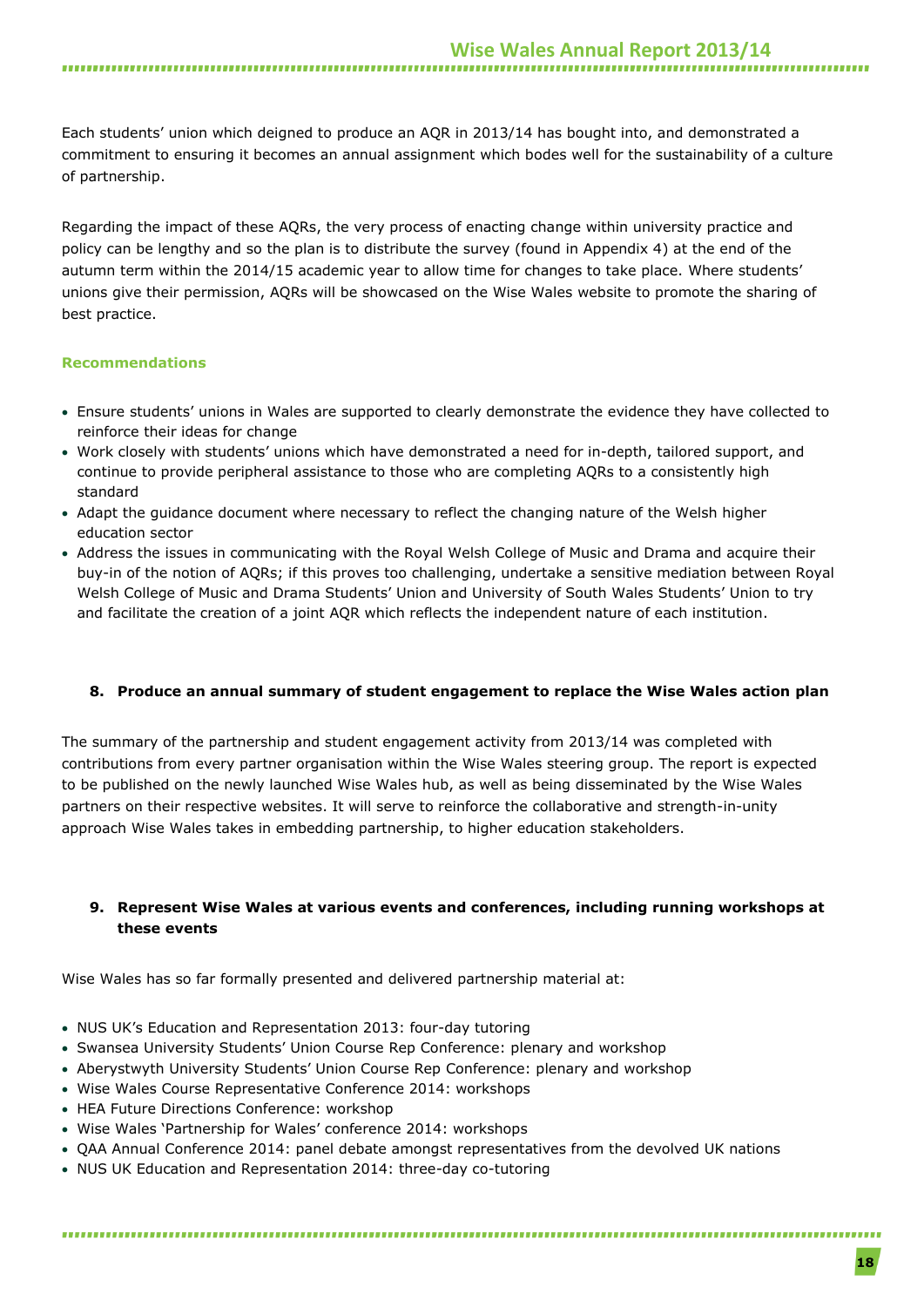- WIDAR Conference 2014: workshop
- Cardiff University's Student Engagement Conference 2014: pending, invite to deliver a guest plenary

Wise Wales has also been present at other sector events, with a view to networking and promoting the project's mission statement and brand. These include:

- NUS UK Course Representative Conference 2014
- TSEP and QAA's Student Engagement and Partnership Conference 2014
- NUS Wales' summer officer training programme 'Y Talwrn'

#### **10. Explore funding bid potential**

Wise Wales submitted a proposal with a view to securing funds from the HEA to develop a research project which would explore the operation and impact of two schemes both operating on partnership principles, specifically the Learner Innovation Grants (LIG) of University of South Wales and the Cardiff Undergraduate Research Opportunities Programme (CUROP) at Cardiff University. Both schemes enable students to gain experience of designing and developing projects which involve positively influencing change in the student experience. This has fostered a student-partnership environment and is enabling change in learning, teaching and research developments while also providing students with valuable experience, enhancing their future employability opportunities. Wise Wales, in collaboration with Cardiff University and University of South Wales, proposed to pilot the aforementioned strategies across other institutions in Wales, employing students to help drive the project.

Unfortunately the outcome of the bid was never released due to the organisational changes taking place across the HEA.

### **Recommendations**

- Continue to seek out further funding to expand upon the work of Wise Wales, paying particular attention to opportunities for working in collaboration with student engagement and partnership practitioners across the Welsh sector
- Designing projects and schemes (alone, or in sole collaboration with institutional representatives) in order to benefit students in Wales can sometimes render said initiatives a little prescriptive; endeavour to harness the student voice to inform all funding bids.

#### **11. Explore funding for FE inclusion within Wise Wales**

This was undertaken by the Policy and Public Affairs Manager at the time, and carried out successfully, securing Welsh Government funding to facilitate a Wise Wales further education partnership agenda, to commence at the start of the 2014/15 academic year.

#### **Recommendations**

 Develop and empower representative voice of students in further education to support and embed quality improvement and enhancement through training sessions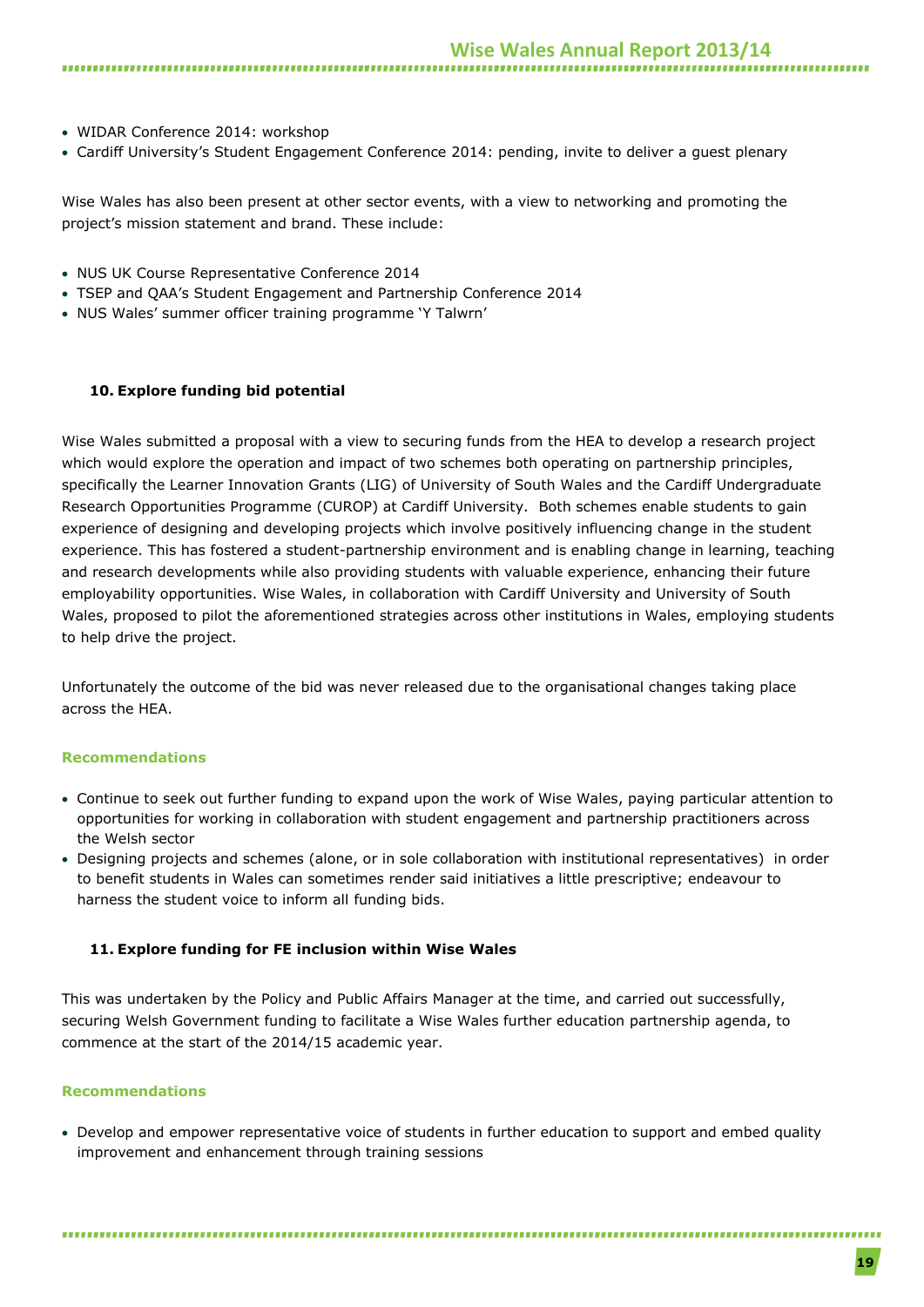The training materials and delivery should fully enable further education learners to be partners in the future planning and self-assessment of their institutions, in line with the Welsh Government's 'Learner Voice Strategy Guidance', as well as use the outcomes of the Learner Voice Wales survey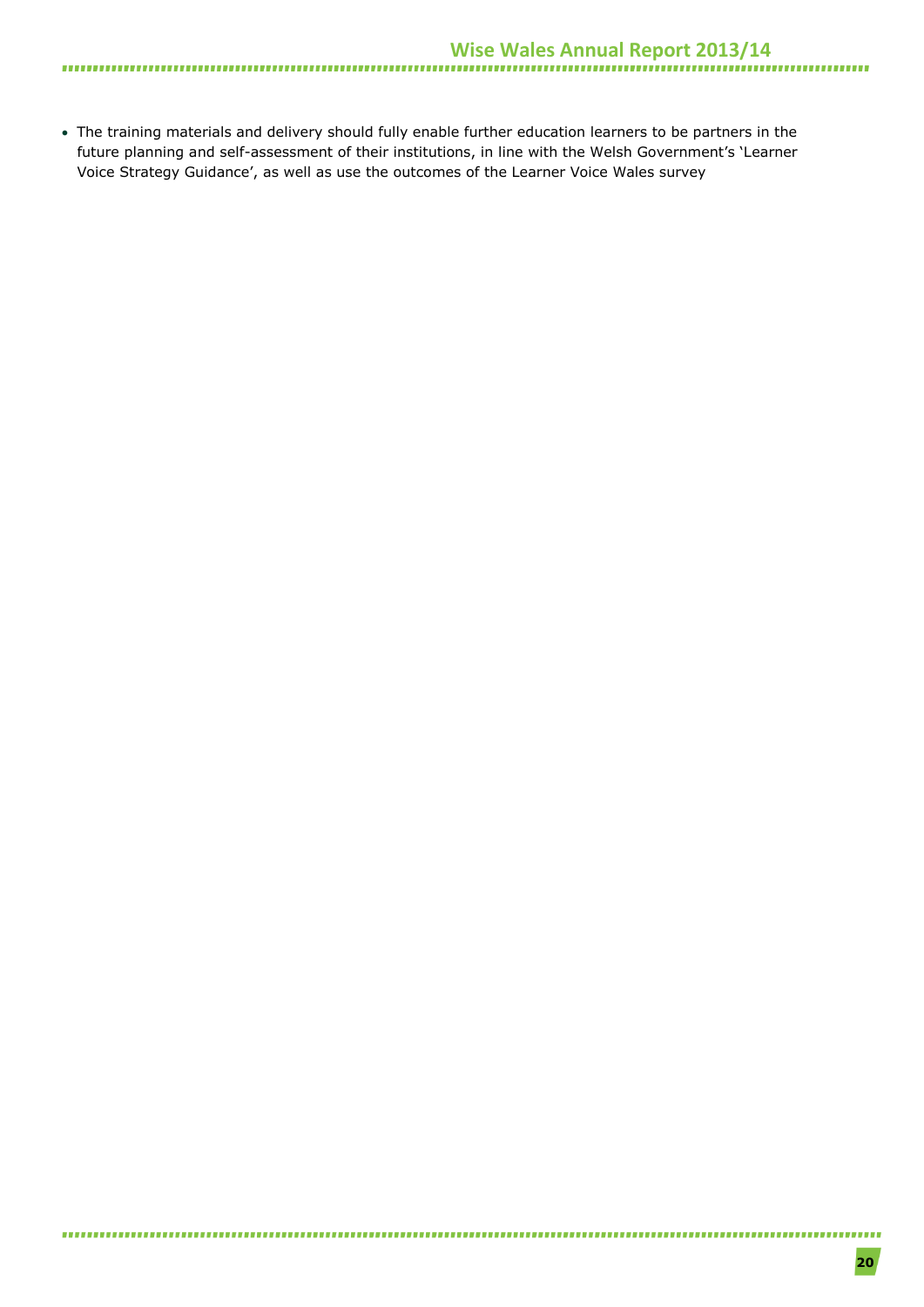## Additional Activity

- The Wise Wales Development Officer worked in collaboration with The Student Engagement Partnership to host a NSS training day for staff and officers across Wales to learn how to utilise their institution's results to support student-led change. This was attended by 19 sabbatical officers and staff members working within partnership and student engagement, across Wales. Attendees reported that they felt much more confident in harnessing NSS results as an evidence base after the event.
- The project provided strategic support to several students' unions at different points throughout the year in improving course representative training, particularly Swansea University Students' Union.
- Wise Wales was represented on a number of sector committees, including the HEA Learner Journeys and Students as Partners work-strands, as well as the HEA Future Directions conference planning committee.
- The HEA Wales Future Directions work-strand 'Students as Partners' (SaP) has evolved into a consultative body to enable the Future Directions work-strand leaders to use the student voice to inform and influence their work, as a means of contributing to a culture of partnership in Wales. Due to the restructure of HEA Wales over the 2013/14 academic year, and the unfortunate sudden absence of any administrative support from HEA Wales for the SaP, the administration of the network has been subsumed into Wise Wales' scheme of work. The network is comprised of two student chairs, as well as one sabbatical officer and one student representative from each higher education institution. Discussions are intended to be held primarily online, with infrequent face to face meetings.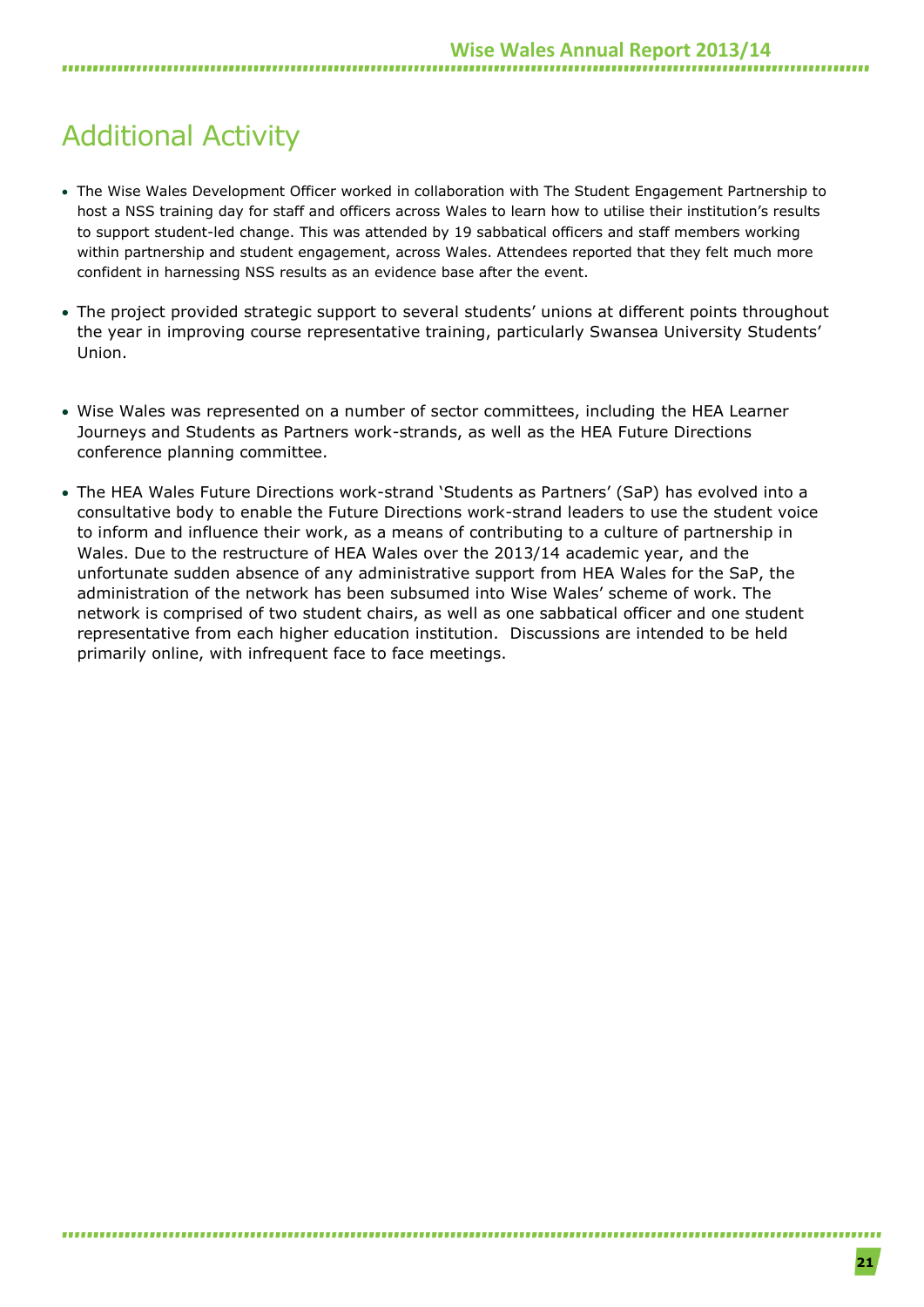### Recommendations

Over the academic year 2014/15, NUS Wales will enable Wise Wales to build upon the work carried out in its formative years. Throughout this report are a range of recommendations including those around enhancing the mapping exercise, the 2015 course representative conference, the Partnership for Wales 2015 conference, and the evolution and development of the supporting materials available on the Wise Wales website. We would also recommend that:

- The Wise Wales project continues to maximise links with The Student Engagement and Partnership initiative in NUS UK to ensure, where possible, duplication is avoided and resources shared
- Wise Wales holds the second Partnership for Wales conference targeted at officers, union staff and institutional staff to further develop the partnership agenda across Wales
- The partners of Wise Wales should work together to update the Statement for Partnership in Welsh Higher Education, developing innovative ways to ensure it both reaches and benefits its desired audience, and gains the national recognition it deserves
- Consider building 'partnership in further education' sessions into the second Partnership for Wales conference, to reflect Wise Wales' evolution in supporting the learner voice within the post 16 education sector.

### **Other activities to be carried out by Wise Wales in 2014/15 include:**

- A 2015 Course Representative Conference to be held in February 2015
- Academic representation training programmes to be carried out within Welsh further education colleges
- Continuing to subsidise unions to attend NUS' Education and Representation course
- Expanding the mapping exercise, further elaborating upon the partnership practice taking place across Wales
- Providing further support to unions undertaking annual quality reports, especially those with few or no staff supporting sabbatical officers

 Further investigating the impact of student charters and HEFCW funding guidance in order to develop a longitudinal overview of their effectiveness, which may influence the Wise Wales scheme of work in the future.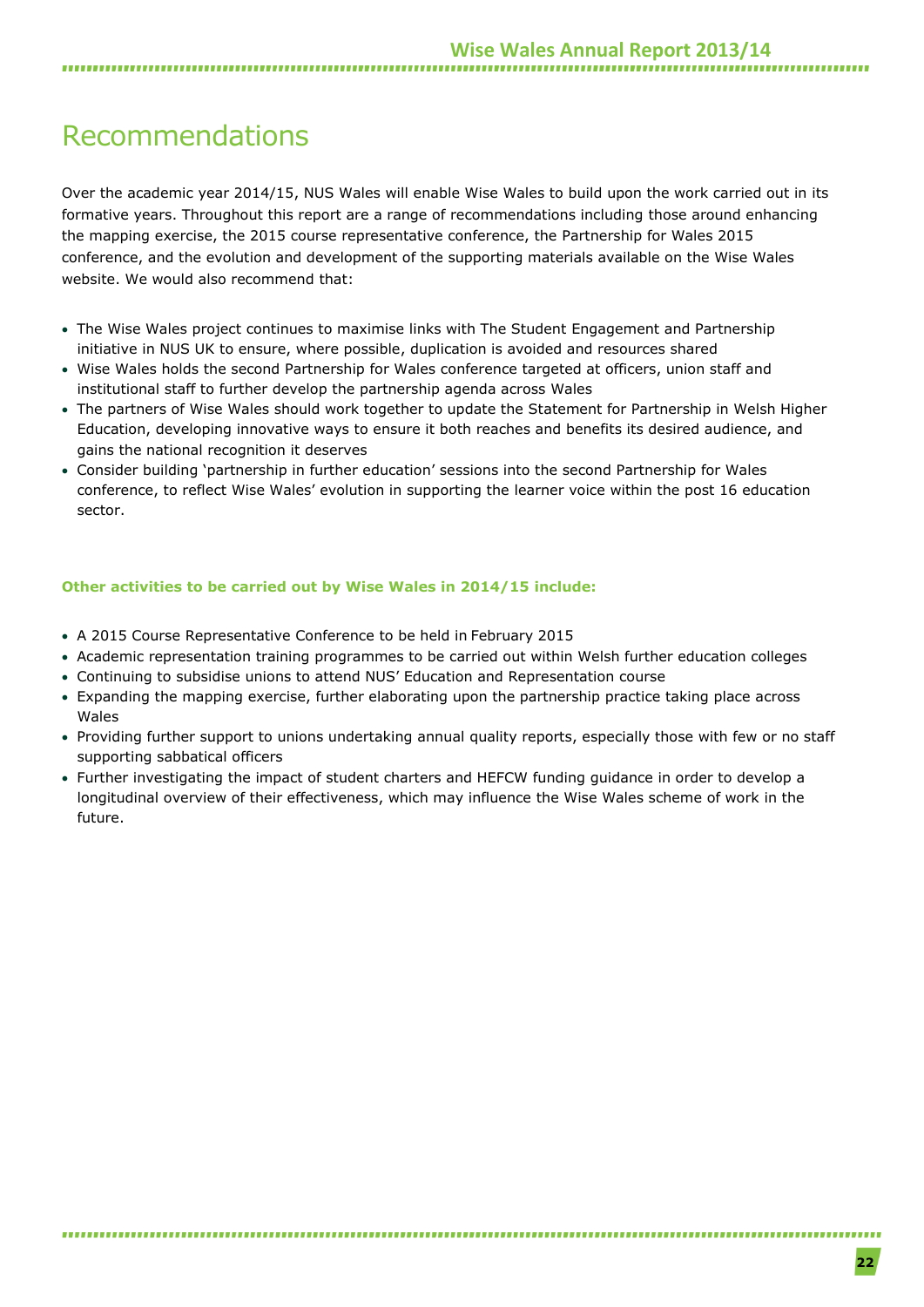# Appendices

| Appendix 1: Course representative conference impact survey 2013/14                                                                                                                                                |                              |        |   |                                                                                                                 |  |  |  |
|-------------------------------------------------------------------------------------------------------------------------------------------------------------------------------------------------------------------|------------------------------|--------|---|-----------------------------------------------------------------------------------------------------------------|--|--|--|
| union.                                                                                                                                                                                                            |                              |        |   | I am confident I understand what is meant by the term 'partnership' between my institution and students'        |  |  |  |
| Not at all Confident<br>1                                                                                                                                                                                         | $\overline{2}$<br>3          | 4<br>5 | 6 | Extremely confident                                                                                             |  |  |  |
| Please briefly summarise what partnership working now means to you. (Is it achievable? What might it look<br>like?) If possible, please give examples of where you feel this happens at your place of study/work: |                              |        |   |                                                                                                                 |  |  |  |
| of study/work?                                                                                                                                                                                                    |                              |        |   | I feel confident in taking steps (small or large) towards creating a culture of partnership within my own place |  |  |  |
| Not at all Confident<br>1                                                                                                                                                                                         | 3<br>$\overline{\mathbf{2}}$ | 4<br>5 | 6 | Extremely confident                                                                                             |  |  |  |
| How has your attitude towards partnership working changed since attending this event?                                                                                                                             |                              |        |   |                                                                                                                 |  |  |  |
| study/work?                                                                                                                                                                                                       |                              |        |   | What effect has this had on the way you engage with the course representation processes at your place of        |  |  |  |
| delete as applicable) since attending the Course Representative Conference?                                                                                                                                       |                              |        |   | What is your proudest achievement in your role as a course rep/sabbatical officer/staff member (please          |  |  |  |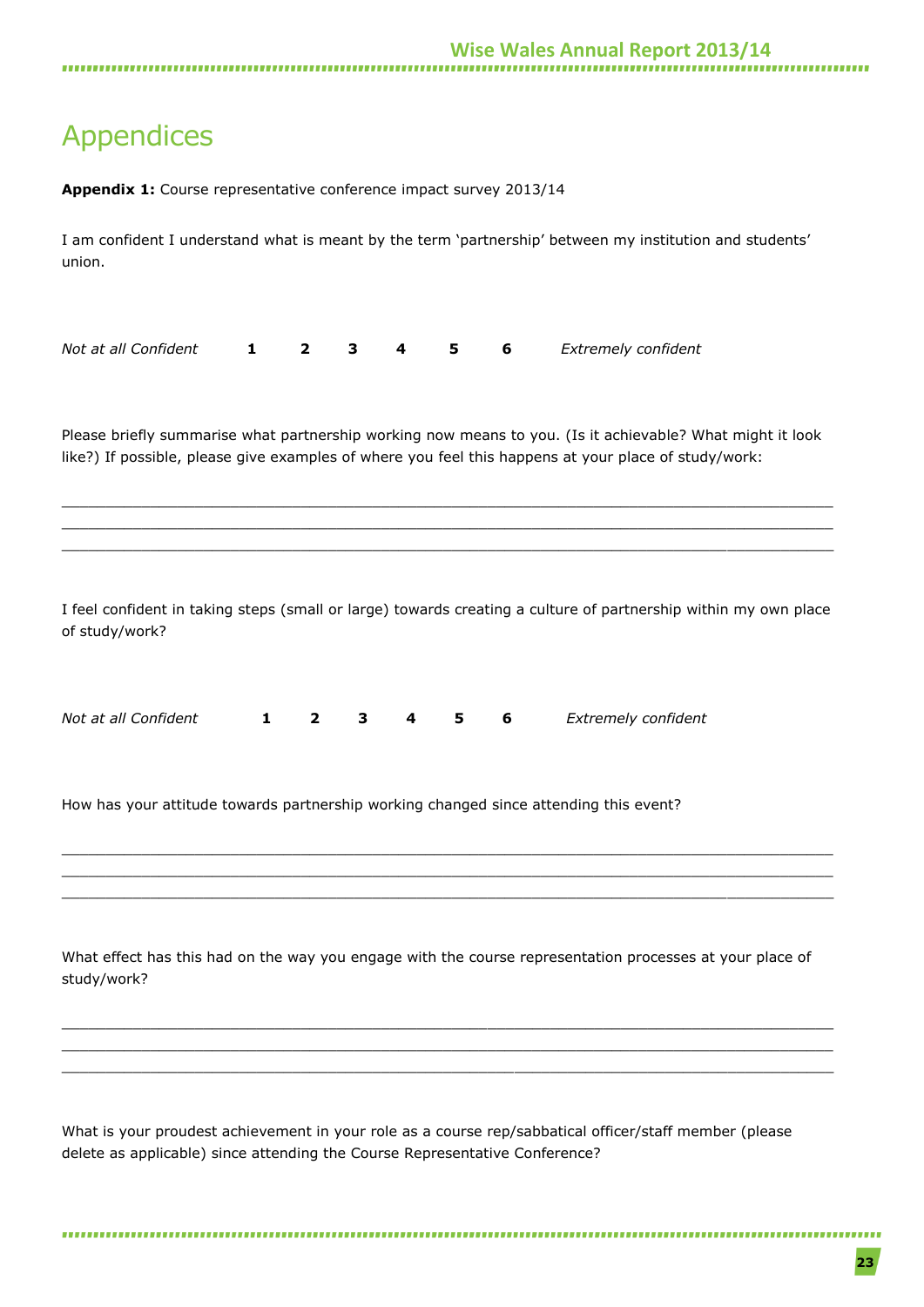Please use this space to add any further comments regarding the impact of the Wise Wales Course Representative Conference 2014, or notes regarding your general experiences and attitudes towards student engagement and partnership after attending.

 $\_$  , and the set of the set of the set of the set of the set of the set of the set of the set of the set of the set of the set of the set of the set of the set of the set of the set of the set of the set of the set of th \_\_\_\_\_\_\_\_\_\_\_\_\_\_\_\_\_\_\_\_\_\_\_\_\_\_\_\_\_\_\_\_\_\_\_\_\_\_\_\_\_\_\_\_\_\_\_\_\_\_\_\_\_\_\_\_\_\_\_\_\_\_\_\_\_\_\_\_\_\_\_\_\_\_\_\_\_\_\_\_\_\_\_\_\_\_\_ \_\_\_\_\_\_\_\_\_\_\_\_\_\_\_\_\_\_\_\_\_\_\_\_\_\_\_\_\_\_\_\_\_\_\_\_\_\_\_\_\_\_\_\_\_\_\_\_\_\_\_\_\_\_\_\_\_\_\_\_\_\_\_\_\_\_\_\_\_\_\_\_\_\_\_\_\_\_\_\_\_\_\_\_\_\_\_

Can you foresee a time in the future when universities and their respective student bodies can work together in partnership to create the best possible student experience?

Yes □ No □

**Thank you for taking the time to help us understand the impact our events have. As ever, for more information or support within student engagement and partnership activity, please contact Alex [\(alex.butterworth@nus-wales.org.uk\)](mailto:alex.butterworth@nus-wales.org.uk)**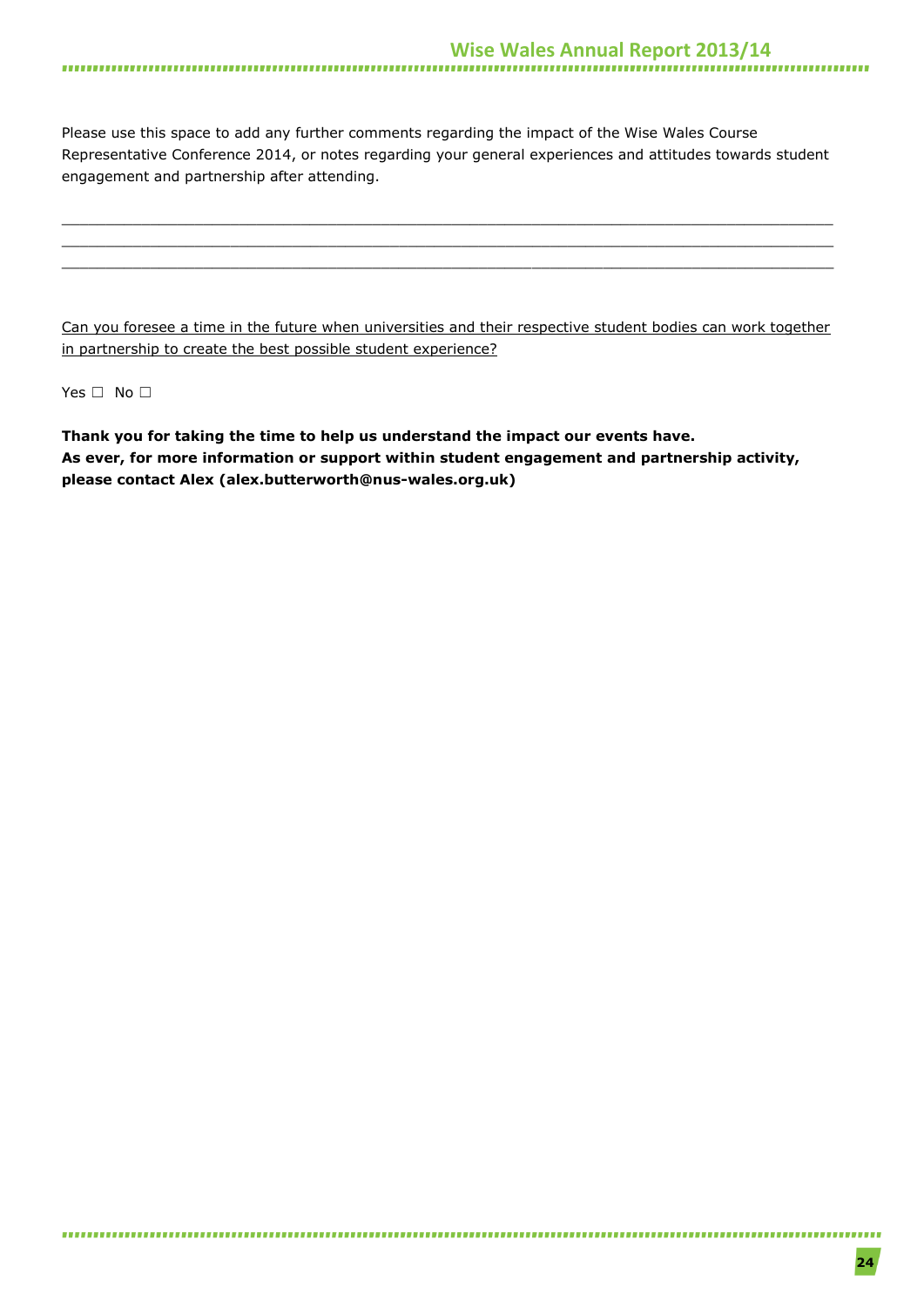### **Appendix 2:** Partnership for Wales impact survey 2013/14

I am confident I understand what is meant by the term 'partnership' between an institution and students' union.

| Not at all Confident <b>1</b> 2 3 4 5 6 Extremely confident |  |  |  |  |
|-------------------------------------------------------------|--|--|--|--|
|-------------------------------------------------------------|--|--|--|--|

Please briefly summarise what partnership working now means to you. (Is it achievable? What might it look like?) If possible, please give examples of where you feel this happens at your place of study/work:

\_\_\_\_\_\_\_\_\_\_\_\_\_\_\_\_\_\_\_\_\_\_\_\_\_\_\_\_\_\_\_\_\_\_\_\_\_\_\_\_\_\_\_\_\_\_\_\_\_\_\_\_\_\_\_\_\_\_\_\_\_\_\_\_\_\_\_\_\_\_\_\_\_\_\_\_\_\_\_\_\_\_\_\_\_\_\_  $\_$  , and the set of the set of the set of the set of the set of the set of the set of the set of the set of the set of the set of the set of the set of the set of the set of the set of the set of the set of the set of th \_\_\_\_\_\_\_\_\_\_\_\_\_\_\_\_\_\_\_\_\_\_\_\_\_\_\_\_\_\_\_\_\_\_\_\_\_\_\_\_\_\_\_\_\_\_\_\_\_\_\_\_\_\_\_\_\_\_\_\_\_\_\_\_\_\_\_\_\_\_\_\_\_\_\_\_\_\_\_\_\_\_\_\_\_\_\_ \_\_\_\_\_\_\_\_\_\_\_\_\_\_\_\_\_\_\_\_\_\_\_\_\_\_\_\_\_\_\_\_\_\_\_\_\_\_\_\_\_\_\_\_\_\_\_\_\_\_\_\_\_\_\_\_\_\_\_\_\_\_\_\_\_\_\_\_\_\_\_\_\_\_\_\_\_\_\_\_\_\_\_\_\_\_\_  $\_$  , and the set of the set of the set of the set of the set of the set of the set of the set of the set of the set of the set of the set of the set of the set of the set of the set of the set of the set of the set of th \_\_\_\_\_\_\_\_\_\_\_\_\_\_\_\_\_\_\_\_\_\_\_\_\_\_\_\_\_\_\_\_\_\_\_\_\_\_\_\_\_\_\_\_\_\_\_\_\_\_\_\_\_\_\_\_\_\_\_\_\_\_\_\_\_\_\_\_\_\_\_\_\_\_\_\_\_\_\_\_\_\_\_\_\_\_\_

I feel confident in taking steps (small or large) towards creating a culture of partnership within my own place of study/work?

| Not at all Confident |  |  |  | 1 2 3 4 5 6 Extremely confident |
|----------------------|--|--|--|---------------------------------|
|                      |  |  |  |                                 |

How has your attitude towards partnership working changed since attending this event?

What effect has this had on the way you engage with the student engagement and partnership processes at your place of study/work?

\_\_\_\_\_\_\_\_\_\_\_\_\_\_\_\_\_\_\_\_\_\_\_\_\_\_\_\_\_\_\_\_\_\_\_\_\_\_\_\_\_\_\_\_\_\_\_\_\_\_\_\_\_\_\_\_\_\_\_\_\_\_\_\_\_\_\_\_\_\_\_\_\_\_\_\_\_\_\_\_\_\_\_\_\_\_\_ \_\_\_\_\_\_\_\_\_\_\_\_\_\_\_\_\_\_\_\_\_\_\_\_\_\_\_\_\_\_\_\_\_\_\_\_\_\_\_\_\_\_\_\_\_\_\_\_\_\_\_\_\_\_\_\_\_\_\_\_\_\_\_\_\_\_\_\_\_\_\_\_\_\_\_\_\_\_\_\_\_\_\_\_\_\_\_  $\_$  , and the set of the set of the set of the set of the set of the set of the set of the set of the set of the set of the set of the set of the set of the set of the set of the set of the set of the set of the set of th

\_\_\_\_\_\_\_\_\_\_\_\_\_\_\_\_\_\_\_\_\_\_\_\_\_\_\_\_\_\_\_\_\_\_\_\_\_\_\_\_\_\_\_\_\_\_\_\_\_\_\_\_\_\_\_\_\_\_\_\_\_\_\_\_\_\_\_\_\_\_\_\_\_\_\_\_\_\_\_\_\_\_\_\_\_\_\_ \_\_\_\_\_\_\_\_\_\_\_\_\_\_\_\_\_\_\_\_\_\_\_\_\_\_\_\_\_\_\_\_\_\_\_\_\_\_\_\_\_\_\_\_\_\_\_\_\_\_\_\_\_\_\_\_\_\_\_\_\_\_\_\_\_\_\_\_\_\_\_\_\_\_\_\_\_\_\_\_\_\_\_\_\_\_\_  $\_$  , and the set of the set of the set of the set of the set of the set of the set of the set of the set of the set of the set of the set of the set of the set of the set of the set of the set of the set of the set of th

What is your proudest achievement in your role since attending the Partnership for Wales event?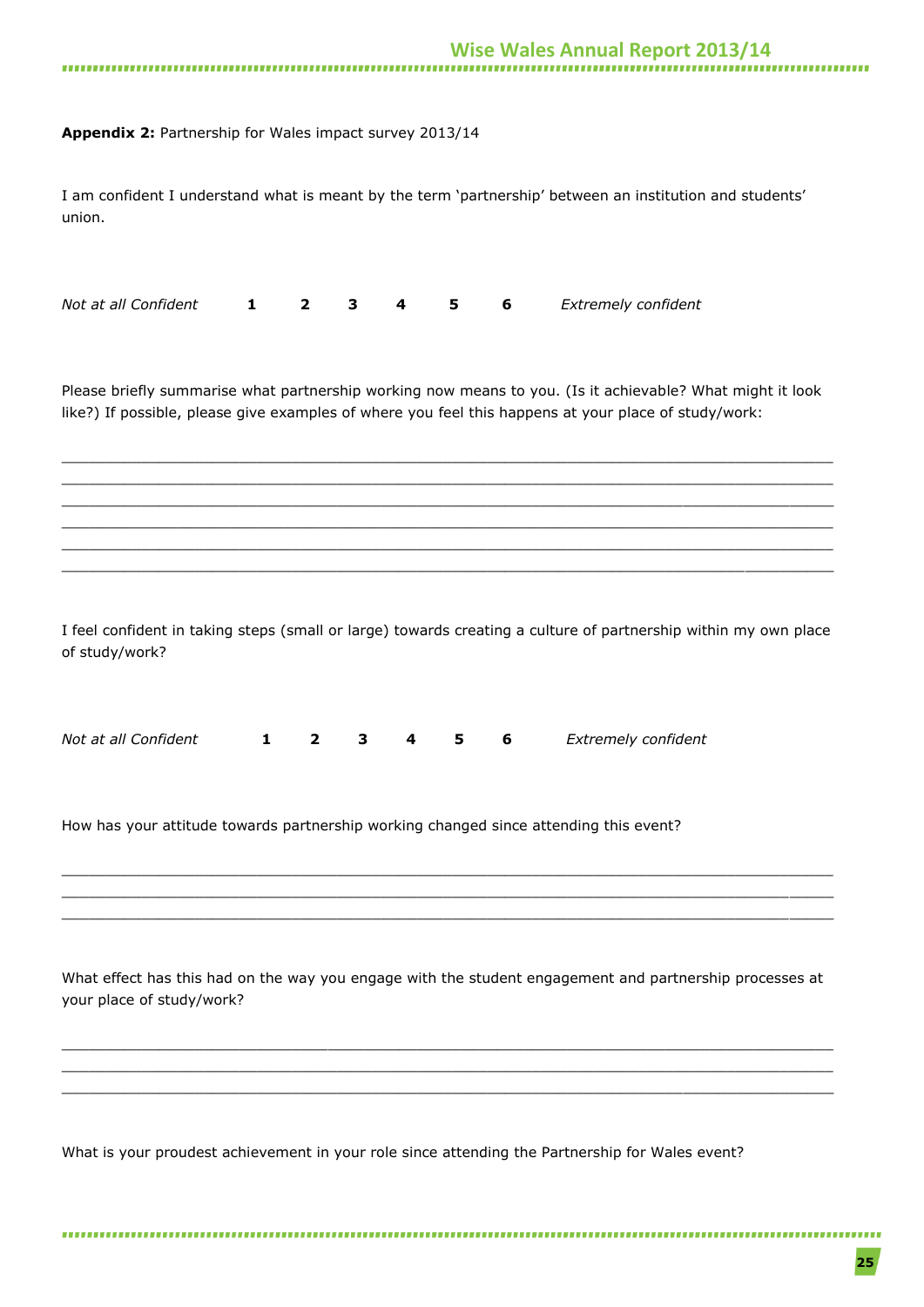Please use this space to add any further comments regarding the impact of the Wise Wales Partnership for Wales Conference 2014, or notes regarding your general experiences and attitudes towards student engagement and partnership after attending.

\_\_\_\_\_\_\_\_\_\_\_\_\_\_\_\_\_\_\_\_\_\_\_\_\_\_\_\_\_\_\_\_\_\_\_\_\_\_\_\_\_\_\_\_\_\_\_\_\_\_\_\_\_\_\_\_\_\_\_\_\_\_\_\_\_\_\_\_\_\_\_\_\_\_\_\_\_\_\_\_\_\_\_\_\_\_\_ \_\_\_\_\_\_\_\_\_\_\_\_\_\_\_\_\_\_\_\_\_\_\_\_\_\_\_\_\_\_\_\_\_\_\_\_\_\_\_\_\_\_\_\_\_\_\_\_\_\_\_\_\_\_\_\_\_\_\_\_\_\_\_\_\_\_\_\_\_\_\_\_\_\_\_\_\_\_\_\_\_\_\_\_\_\_\_  $\_$  , and the set of the set of the set of the set of the set of the set of the set of the set of the set of the set of the set of the set of the set of the set of the set of the set of the set of the set of the set of th

\_\_\_\_\_\_\_\_\_\_\_\_\_\_\_\_\_\_\_\_\_\_\_\_\_\_\_\_\_\_\_\_\_\_\_\_\_\_\_\_\_\_\_\_\_\_\_\_\_\_\_\_\_\_\_\_\_\_\_\_\_\_\_\_\_\_\_\_\_\_\_\_\_\_\_\_\_\_\_\_\_\_\_\_\_\_\_ \_\_\_\_\_\_\_\_\_\_\_\_\_\_\_\_\_\_\_\_\_\_\_\_\_\_\_\_\_\_\_\_\_\_\_\_\_\_\_\_\_\_\_\_\_\_\_\_\_\_\_\_\_\_\_\_\_\_\_\_\_\_\_\_\_\_\_\_\_\_\_\_\_\_\_\_\_\_\_\_\_\_\_\_\_\_\_ \_\_\_\_\_\_\_\_\_\_\_\_\_\_\_\_\_\_\_\_\_\_\_\_\_\_\_\_\_\_\_\_\_\_\_\_\_\_\_\_\_\_\_\_\_\_\_\_\_\_\_\_\_\_\_\_\_\_\_\_\_\_\_\_\_\_\_\_\_\_\_\_\_\_\_\_\_\_\_\_\_\_\_\_\_\_\_

Can you foresee a time in the future when universities and their respective student bodies can work together in partnership to create the best possible student experience?

Yes □ No □

**Thank you for taking the time to help us understand the impact our events have. As ever, for more information or support within student engagement and partnership activity, please contact Alex [\(alex.butterworth@nus-wales.org.uk\)](mailto:alex.butterworth@nus-wales.org.uk)**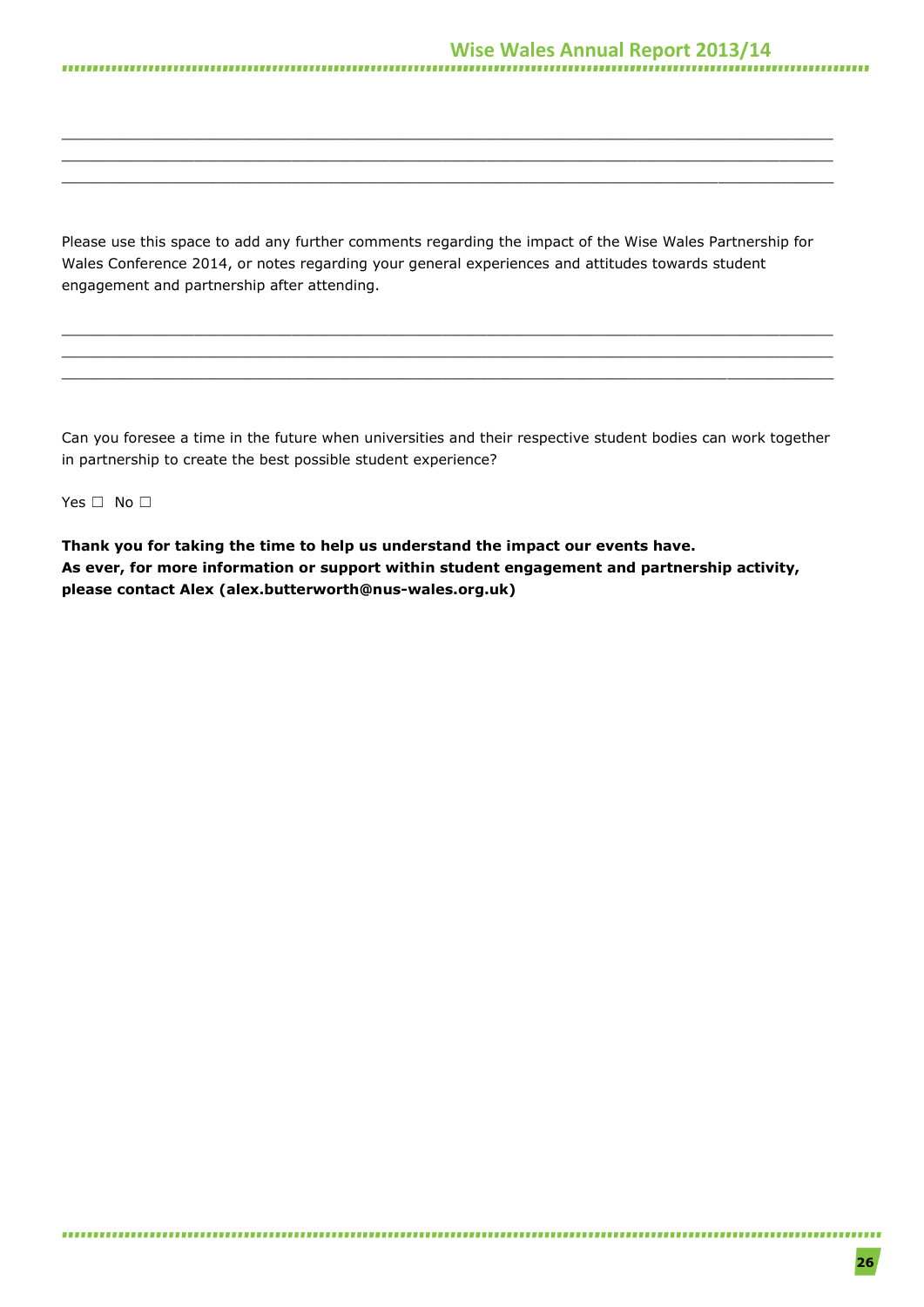### **Appendix 3:** Initial membership list for the Wise Wales Staff Network

| <b>Name</b>         | $\blacksquare$ Role                                 | Institution or Students' Union                    | <b>V</b> Location <b>V</b> Region <b>V</b> |            |
|---------------------|-----------------------------------------------------|---------------------------------------------------|--------------------------------------------|------------|
|                     |                                                     |                                                   |                                            |            |
| Sam Reynolds        | Representation and Experience Co-ordinator          | Aberystwyth University                            | Aberystwyth West                           |            |
| John Glasby         | <b>CEO</b>                                          | Aberystwyth University Students' Union            | Aberystwyth West                           |            |
| Danielle Barnard    | Academic Representation Unit Co-ordinator           | Bangor University Students' Union                 | Bangor                                     | North West |
| Rebecca Jones       | Course Representative Co-ordinator                  | Bangor University Students' Union                 | Bangor                                     | North West |
| Jo Caulfield        | Student Engagement Officer                          | Bangor University                                 | Bangor                                     | North West |
| Rhys Dart           | Union Direction                                     | Bangor University Students' Union                 | Bangor                                     | North West |
|                     | Bethan Foweraker Student Voice Officer              | Cardiff University                                | Cardiff                                    | South East |
| Dan Palmer          | CEO                                                 | Cardiff University Students' Union                | Cardiff                                    | South East |
| Brian Weir          | Head of Student Services/CEO SU                     | Royal Welsh College of Music and Drama (Cardiff   |                                            | South East |
| Denize McIntyre     | Senior Project Officer (Student Experience)         | University of South Wales                         | Trefforest                                 | South East |
| Matt Hurst          | Representation, Campaigns and Research Co-ordinator | Swansea University Students' Union                | Swansea                                    | South      |
| Felicity Wagstaff   | Academic Registry and Course Rep Liaison            | Swansea University Students' Union                | Swansea                                    | South      |
| <b>Estelle Hart</b> | Education and Representation Manager                | University of Wales Trinity Saint David & Swansea |                                            | South      |
| Sian Evans          | Student Engagement Coordinator                      | Cardiff Metropolitan University                   | Cardiff                                    | South      |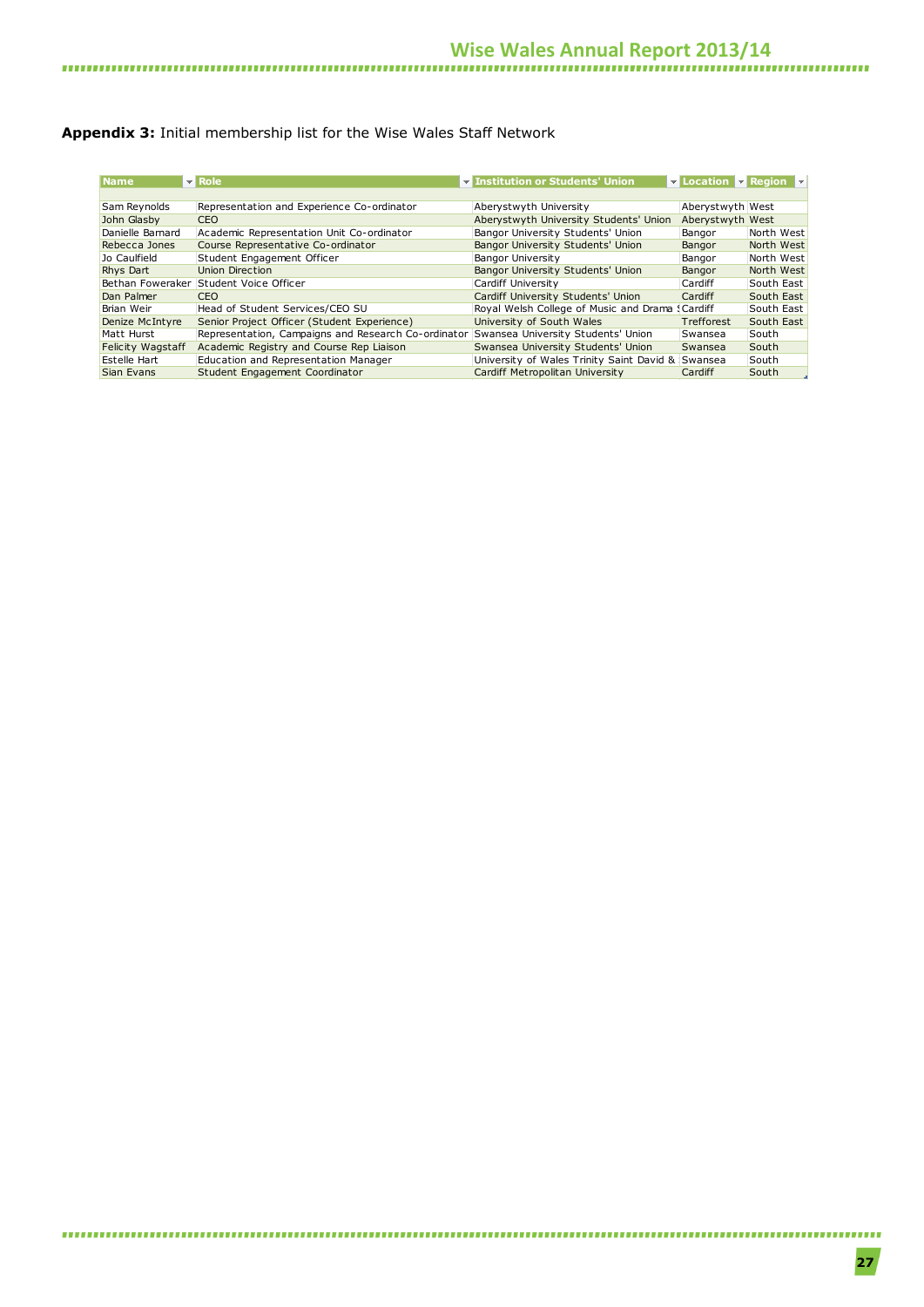### **Appendix 4:** Annual Quality Report Impact Survey 2013/14

| Student representatives feel confident that the university appropriately acknowledged, reviewed and<br>respected the recommendations made by the student body within the Annual Quality Report (AQR).                       |   |                |   |   |   |   |                            |
|-----------------------------------------------------------------------------------------------------------------------------------------------------------------------------------------------------------------------------|---|----------------|---|---|---|---|----------------------------|
| Not at all Confident                                                                                                                                                                                                        | 1 | $\overline{2}$ | 3 | 4 | 5 | 6 | Extremely confident        |
| I am confident that creating the ASR for the purpose of highlighting areas for improvement and commending<br>best practice within the university has, either directly or indirectly benefited the wider student experience. |   |                |   |   |   |   |                            |
| Not at all Confident                                                                                                                                                                                                        | 1 | $\overline{2}$ | 3 | 4 | 5 | 6 | <b>Extremely confident</b> |
| In what ways have the students' union and university worked together to address the issues raised in last<br>year's Annual Quality Report?                                                                                  |   |                |   |   |   |   |                            |

What kind of constructive criticism (positive and negative) did the university have for the student-led AQR (if any)?

\_\_\_\_\_\_\_\_\_\_\_\_\_\_\_\_\_\_\_\_\_\_\_\_\_\_\_\_\_\_\_\_\_\_\_\_\_\_\_\_\_\_\_\_\_\_\_\_\_\_\_\_\_\_\_\_\_\_\_\_\_\_\_\_\_\_\_\_\_\_\_\_\_\_\_\_\_\_\_\_\_\_\_\_\_\_\_  $\_$  , and the set of the set of the set of the set of the set of the set of the set of the set of the set of the set of the set of the set of the set of the set of the set of the set of the set of the set of the set of th \_\_\_\_\_\_\_\_\_\_\_\_\_\_\_\_\_\_\_\_\_\_\_\_\_\_\_\_\_\_\_\_\_\_\_\_\_\_\_\_\_\_\_\_\_\_\_\_\_\_\_\_\_\_\_\_\_\_\_\_\_\_\_\_\_\_\_\_\_\_\_\_\_\_\_\_\_\_\_\_\_\_\_\_\_\_\_ \_\_\_\_\_\_\_\_\_\_\_\_\_\_\_\_\_\_\_\_\_\_\_\_\_\_\_\_\_\_\_\_\_\_\_\_\_\_\_\_\_\_\_\_\_\_\_\_\_\_\_\_\_\_\_\_\_\_\_\_\_\_\_\_\_\_\_\_\_\_\_\_\_\_\_\_\_\_\_\_\_\_\_\_\_\_\_

\_\_\_\_\_\_\_\_\_\_\_\_\_\_\_\_\_\_\_\_\_\_\_\_\_\_\_\_\_\_\_\_\_\_\_\_\_\_\_\_\_\_\_\_\_\_\_\_\_\_\_\_\_\_\_\_\_\_\_\_\_\_\_\_\_\_\_\_\_\_\_\_\_\_\_\_\_\_\_\_\_\_\_\_\_\_\_  $\_$  , and the set of the set of the set of the set of the set of the set of the set of the set of the set of the set of the set of the set of the set of the set of the set of the set of the set of the set of the set of th

 $\_$  , and the set of the set of the set of the set of the set of the set of the set of the set of the set of the set of the set of the set of the set of the set of the set of the set of the set of the set of the set of th  $\_$  , and the set of the set of the set of the set of the set of the set of the set of the set of the set of the set of the set of the set of the set of the set of the set of the set of the set of the set of the set of th \_\_\_\_\_\_\_\_\_\_\_\_\_\_\_\_\_\_\_\_\_\_\_\_\_\_\_\_\_\_\_\_\_\_\_\_\_\_\_\_\_\_\_\_\_\_\_\_\_\_\_\_\_\_\_\_\_\_\_\_\_\_\_\_\_\_\_\_\_\_\_\_\_\_\_\_\_\_\_\_\_\_\_\_\_\_\_  $\_$  , and the set of the set of the set of the set of the set of the set of the set of the set of the set of the set of the set of the set of the set of the set of the set of the set of the set of the set of the set of th  $\_$  , and the set of the set of the set of the set of the set of the set of the set of the set of the set of the set of the set of the set of the set of the set of the set of the set of the set of the set of the set of th \_\_\_\_\_\_\_\_\_\_\_\_\_\_\_\_\_\_\_\_\_\_\_\_\_\_\_\_\_\_\_\_\_\_\_\_\_\_\_\_\_\_\_\_\_\_\_\_\_\_\_\_\_\_\_\_\_\_\_\_\_\_\_\_\_\_\_\_\_\_\_\_\_\_\_\_\_\_\_\_\_\_\_\_\_\_\_

What are you most proud of achieving as a result of sharing the ASR with the university?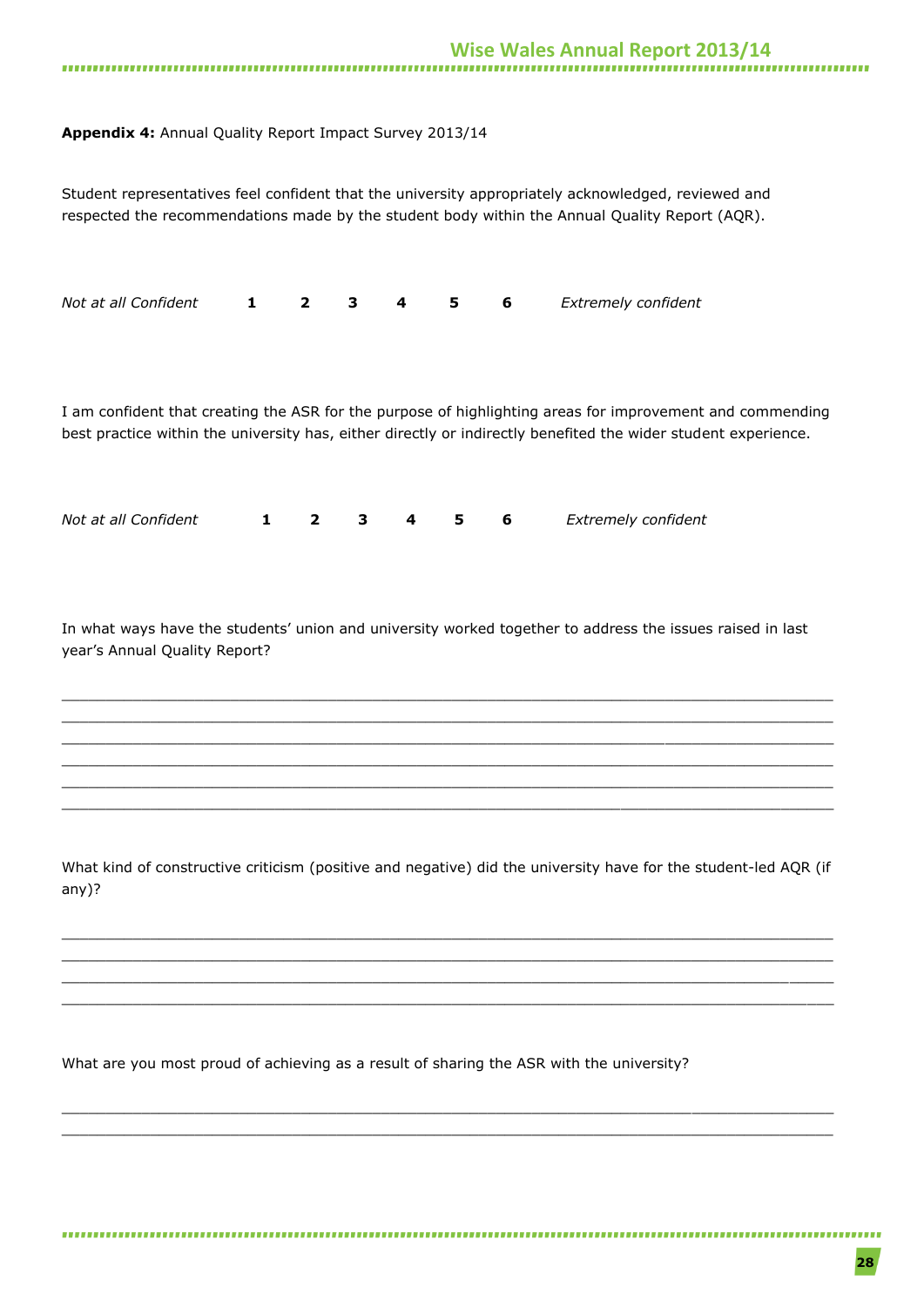Please use this space to add any further comments regarding the impact of your Annual Quality Report, or notes regarding your general experiences and attitudes towards student engagement and partnership after creating it.

\_\_\_\_\_\_\_\_\_\_\_\_\_\_\_\_\_\_\_\_\_\_\_\_\_\_\_\_\_\_\_\_\_\_\_\_\_\_\_\_\_\_\_\_\_\_\_\_\_\_\_\_\_\_\_\_\_\_\_\_\_\_\_\_\_\_\_\_\_\_\_\_\_\_\_\_\_\_\_\_\_\_\_\_\_\_\_  $\_$  , and the set of the set of the set of the set of the set of the set of the set of the set of the set of the set of the set of the set of the set of the set of the set of the set of the set of the set of the set of th \_\_\_\_\_\_\_\_\_\_\_\_\_\_\_\_\_\_\_\_\_\_\_\_\_\_\_\_\_\_\_\_\_\_\_\_\_\_\_\_\_\_\_\_\_\_\_\_\_\_\_\_\_\_\_\_\_\_\_\_\_\_\_\_\_\_\_\_\_\_\_\_\_\_\_\_\_\_\_\_\_\_\_\_\_\_\_

**Thank you for taking the time to help us understand the impact of Annual Student Reports.**

**As ever, for more information or support within student engagement and partnership activity, please contact Alex [\(alex.butterworth@nus-wales.org.uk\)](mailto:alex.butterworth@nus-wales.org.uk)**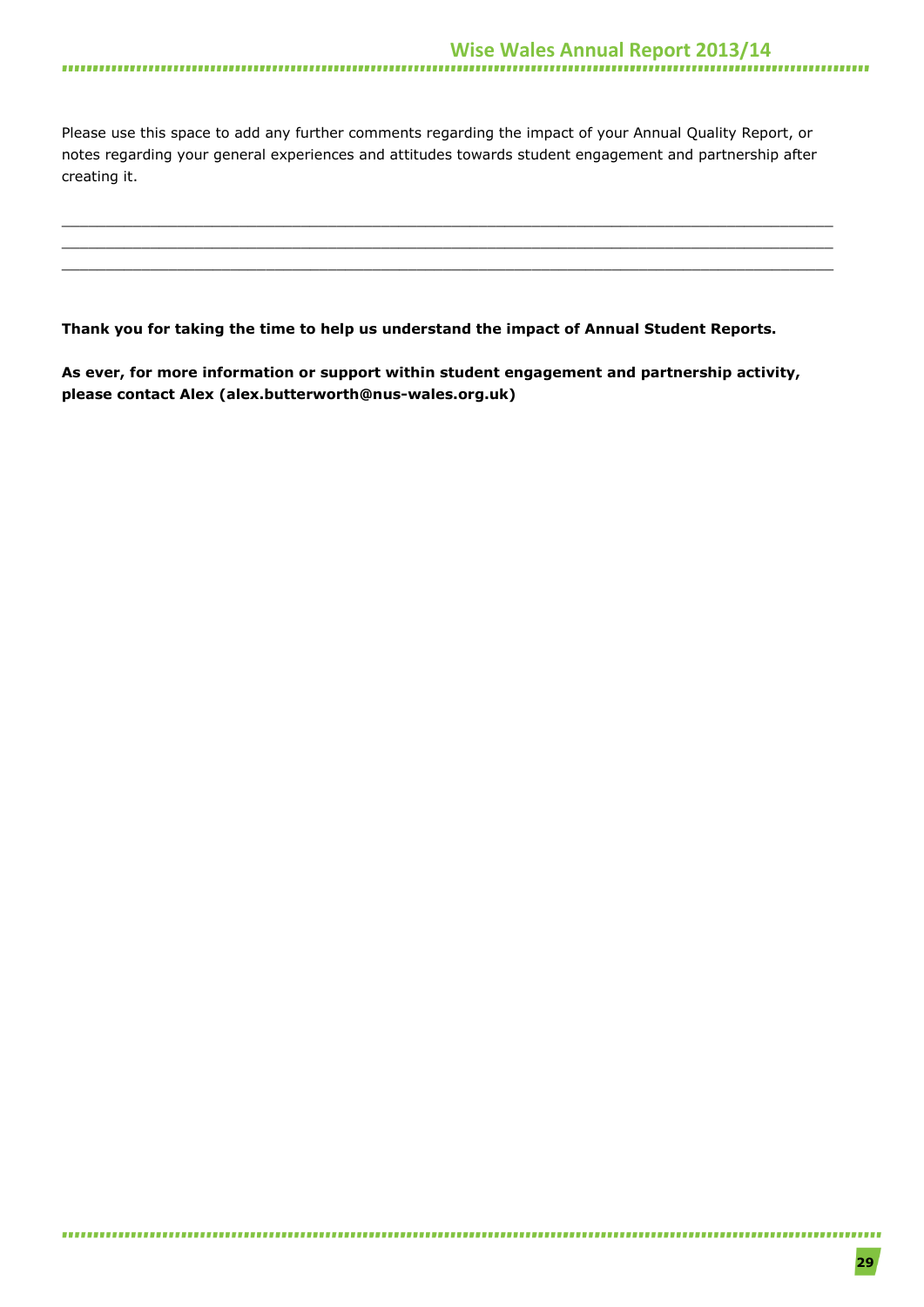**Appendix 5:** Summary of the Wise Wales Partners' Student Engagement and Partnership Activity

### Wise Wales Student Engagement and Partnership: **Summary**

With the achievements of 2012/13 proudly in its wake, Wise Wales has continued to progress from strength to strength. The project is the leading cross-sector student engagement and partnership initiative in Wales, wearing the title deservedly after another successful year of achievements.

One of the highlights of 2013/14 was the launch of the Statement for Partnership in Higher Education, a document which serves to facilitate a dialogue between students, students' unions and institutions on the ways in which they can work together in partnership and achieve that common goal: enhancing the student experience.

Another defining success of the year comes in the form of the inaugural Partnership for Wales conference, an event that attracted over 55 delegates from across Wales and saw authentic, lively discussion and debate on the direction that partnership working will take in the future. It is expected that this event will become an annual staple in the diaries of those working within the student engagement and partnership agendas across the nation.

The work carried out in achieving the set priorities for Wise Wales in the 2013/14 academic year has been a result of a tremendous effort on the part of all of the partners committed to driving forward this initiative. This work comes in many forms, both collaboratively and through individual organisations, and we would like to share some of our partners' achievements.

#### **Higher Education Academy Wales**

Students as Partners is a core strand of the HEA's Future Directions quality enhancement programme in Wales. The Students as Partners network was launched at the HEA's Future Directions conference, 2-3 April 2014, and consists of student representatives from institutions across Wales, as well as key sector agencies. The network and will be used by all three of the new Future Directions work strands (Learner Journeys, Inspiring Teaching, and Distinctive Graduates) to gather student views, opinion and guidance, avoiding the need for each strand to separately develop different partnerships with students. The network will be chaired by two students Cari Davies, Cardiff University, and Jacob Ellis, Aberystwyth University, during 2014-15.

The first Students as Partners network meeting took place on 11 July 2014 at the University of South Wales, which brought together newly appointed members of the network from institutions across Wales, with representatives from the Future Directions Steering Group (FDSG), and each of the work strand leaders. It was a lively and successful event, which featured interactive sessions from each of the work strand leaders and built strong links to enable the network to support the work strands as they take their work forward."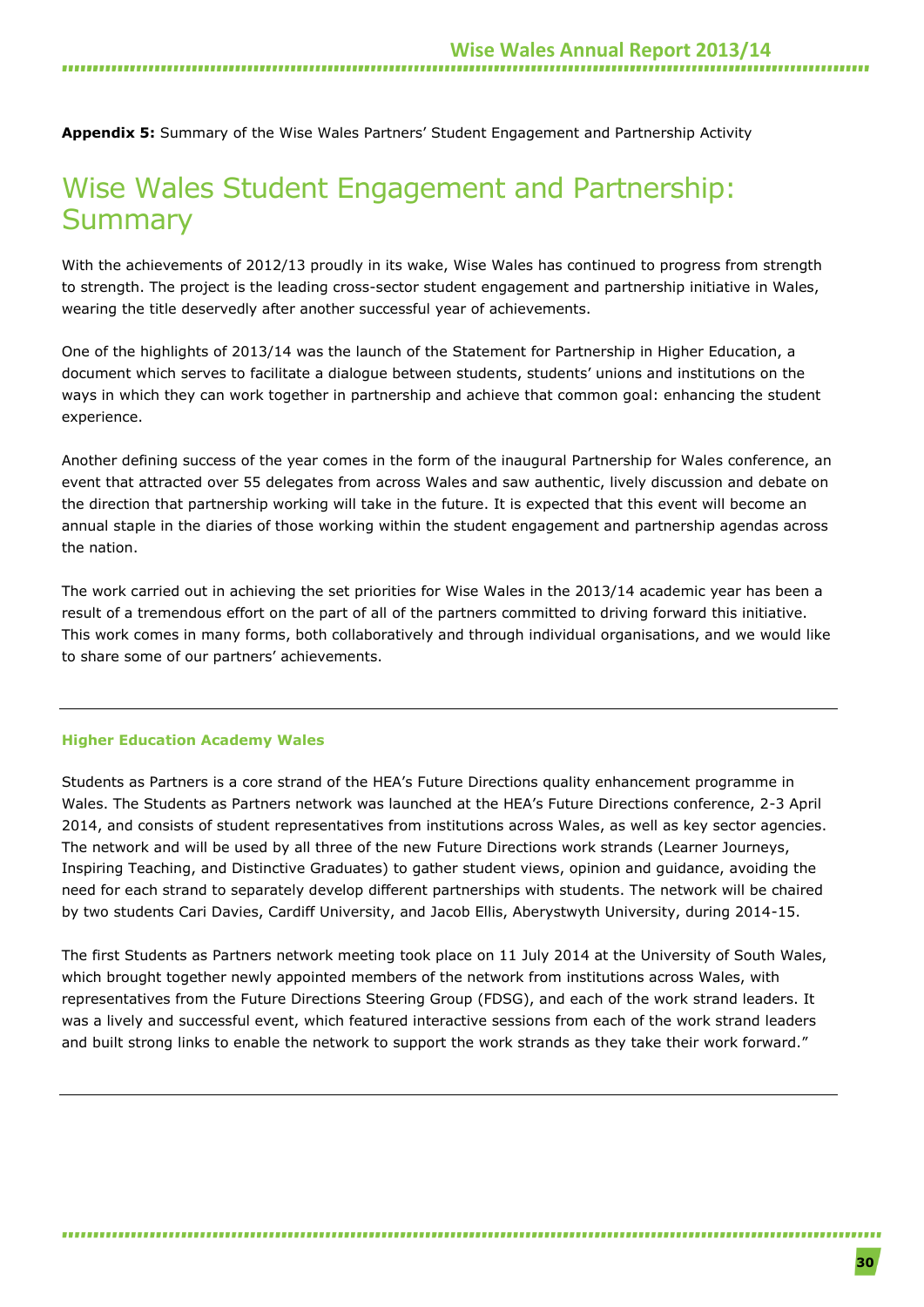### **Higher Education Funding Council for Wales**

The impact of our engagement with Wise Wales can be seen across a wide range of the work we carried out in the past year. In 2013/14 HEFCW carried out a review of the impact of the guidance on student charters, and on good practice in funding of effective, democratic student unions, and student representation W14/04HE. As a consequence of this review we published W14/06HE: Revised guidance on good practice in funding of effective, democratic student unions, and student representation and W14/05HE: Revised guidance on the development of student charters. These circulars revised both sets of guidance to make them more useful to students, student unions, and institutions. Circular W14/06HE also referenced and disseminated the Wise Wales partnership statement. We have also increased the emphasis on students as partners within revisions and updates of policy documents, e.g. W14/31HE: Revised Enhancing Learning and Teaching through Technology (ELTT) strategy and W14/08HE: Strategic Approach to the Student Experience 2013/14 to 2015/16, which serves to illustrate the importance we place on partnership across our work.

#### **Universities Wales**

Universities Wales is committed to working with students as partners, and engages in a wide range of initiatives to work towards embedding this practice across the sector. One example is the 'Study in Wales' project, which is developing an overarching international brand for Welsh universities. Students have been involved from the project's inception, including contributing to the development of the key messages, and steering the development of the brand. Working in partnership with international students has been, and continues to be, a core value of this project. Another example of this approach is through our committee structure. The Universities Wales Learning and Teaching Advisory Group helps to embed partnership working right across Wales, via high profile initiatives, for example, the Future Directions quality enhancement programme, and the development of the new Higher Education Review process.

#### **Quality Assurance Agency**

QAA has committed to continue to support student engagement work in Wales and as such, is funding Wise Wales on a programme of work throughout 2014/15. They have further supported this work by delivering a session at the Wise Partnership for Wales conference and presenting at the sector briefings for Institutional Review Wales (IRW). Following the recent move to the HER Wales process, QAA have created a "Wales Survival Guide Lead Student Representatives", which will be available from 2014/15 onwards. The student engagement team also piloted the student engagement advisers scheme in England in 2013/14 to support institutions less comfortable going through the HER process, which was subsequently open to Wales. Furthermore, QAA have regularly showcased the excellent work on student engagement in Wales by featuring positive case studies in their monthly newsletter 'ENGAGE'.

#### **ColegauCymru**

### **Coleg Cymraeg Cenedlaethol**

In accordance with the key theme outlined in the National Academic Plan, Partnership with Students, the Coleg has established a number of structures to ensure that the principle of partnership with students is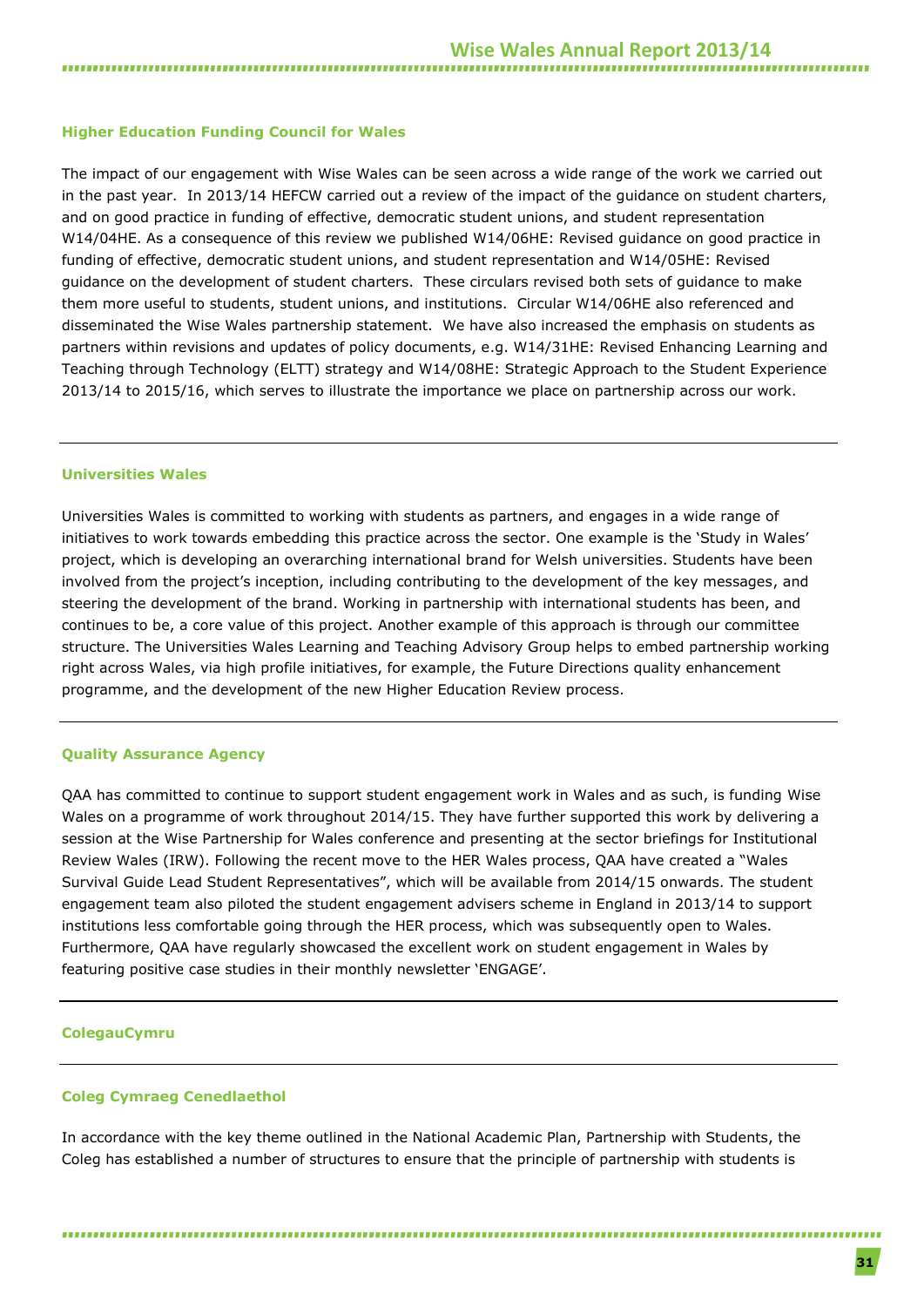central to its activities, and to ensure that the partnership is effectively and actively developed. Again this year, a number of student representatives have been elected members of various internal and national committees. Students have seven seats on the Coleg's Academic Board, and undergraduate representatives are elected on a regional basis.

Student representatives have also been elected members of subject panels, providing students with an opportunity to contribute towards Welsh medium provision planning at a national level. Students have also contributed regularly to the activities of the Coleg's branches within the universities through forums, social events and working with the branch officer to set up frameworks to ensure Welsh language students are represented within student union structures. To that end, a national student forum has been established. The Coleg continues to offer training for all student representatives; a structure which was set up through NUS Wales's support. The training enhances the representatives' skills and prepares them to participate on committees and in meetings. The training also includes an introduction to the work of the Coleg and the higher education sector in Wales.

#### **NUS Wales**

The Wise Wales initiative, operating from within NUS Wales, has demonstrated a dearth of activity within student engagement and partnership for the academic year 2013/14. Activities have included hosting the 2014 course Representative Conference at Glyndwr University, attended by representatives from six institutions and students' unions across Wales. Impact measures carried out after the conference have indicated that it positively influenced delegates' attitudes towards and behaviours regarding partnership.

June 2014 also saw the inaugural Partnership for Wales conference, which brought together over 55 delegates from across the nation to come together and discuss, learn about, and share real experiences of the ways that partnership currently manifests itself, as well as debate the shape it might take in the future.

This academic year also saw the launch of the Wise Wales Staff Network, a predominantly online-based community of staff and practitioners working within the realms of student engagement and partnership, brought together to discuss and debate the ways in which partnership working can be enhance. The network membership currently comprises 13 representatives from eight higher education institutions and students' unions across Wales; a number that is predicated to grow in time as the network establishes itself as a staple communication platform.

Wise Wales also provided support for students' unions in Wales completing their annual quality reports (AQRs) in order to help maximise the effectiveness of the collective student voice. These reports are annual, bite-sized, evidence based documents which reflect the changing state of students' experiences and are used to develop a dialogue for change with the institution. Four students' unions, not undergoing the Higher Education Review, completed AQRs which are being, and will be used to shape students' experiences throughout 2014/15.

The Wise Wales online hub was launched in October 2014, a central resource for all information, support and training materials pertaining to student engagement and partnership activity in Wales. The hub offers users the chance to submit case studies of best practice, begin discussions and debates, as well as offering a selection of material that can be downloaded and used to directly encourage students and staff members to engage with the concept of partnership working and take steps towards achieving it. The site is currently home to 24 downloadable resources for students, staff and practitioners across Wales; a number that is expected to grow measurably over the next academic year.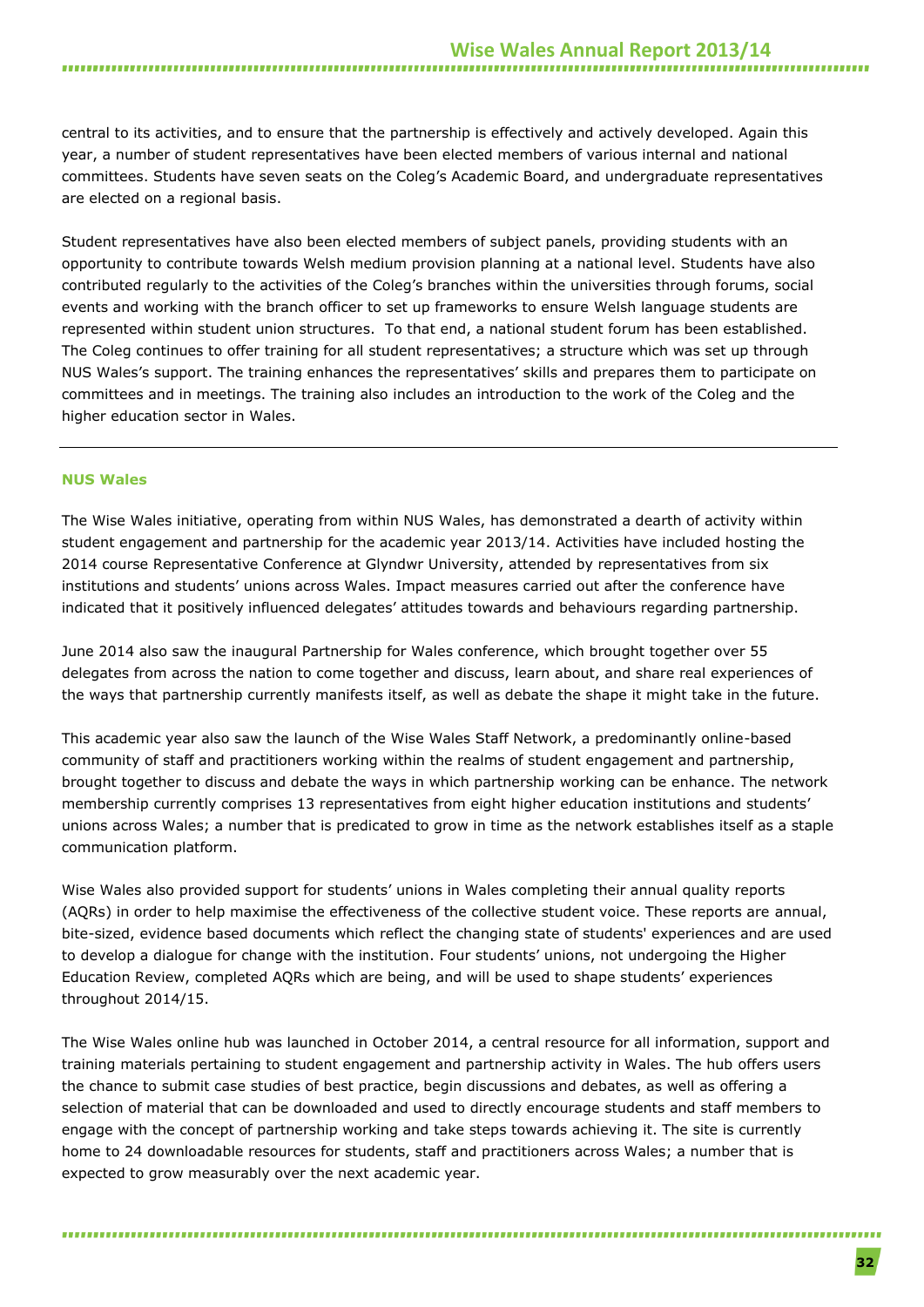### **Wise Wales Annual Report 2013/14**

Due to the initiative's close proximity to NUS Wales' scheme of work, Wise Wales has also been provided with a range of opportunities and events to disseminate its core values, as well as the work it has carried out. These include attending NUS UK's flagship summer training event, Education and Representation 2014, where the then Development Officer was able to co-tutor across a variety of sessions, as well as take part in a devolved nations networking exercise. The initiative also subsidised representatives from four Welsh students' unions to facilitate their participation the sophisticated and valuable residential.

Wise Wales also collaborated with NUS UK to deliver a highly successful training event aimed at helping student representatives and staff to use the National Student Survey to effectively support the running of representation systems, as well as campaigns championing the student voice. This event was attended by staff and officers from five institutions and students' unions across Wales. Wise Wales was also present at the QAA's annual conference, to disseminate Wales' approaches towards student engagement and partnership, in a debate involving representatives from each devolved UK nation. The session was attended by around forty attendees from around the UK, who were receptive to the values and impact of Wise Wales.

Wise Wales looks forward to its scheme of work for the 2014/15 academic year and expects to continue making strides in embedding a student engagement and partnership culture across the Welsh further and higher education sectors. To keep up to date with the work of Wise Wales, please visit [www.wisewales.org.uk.](http://www.wisewales.org.uk/)